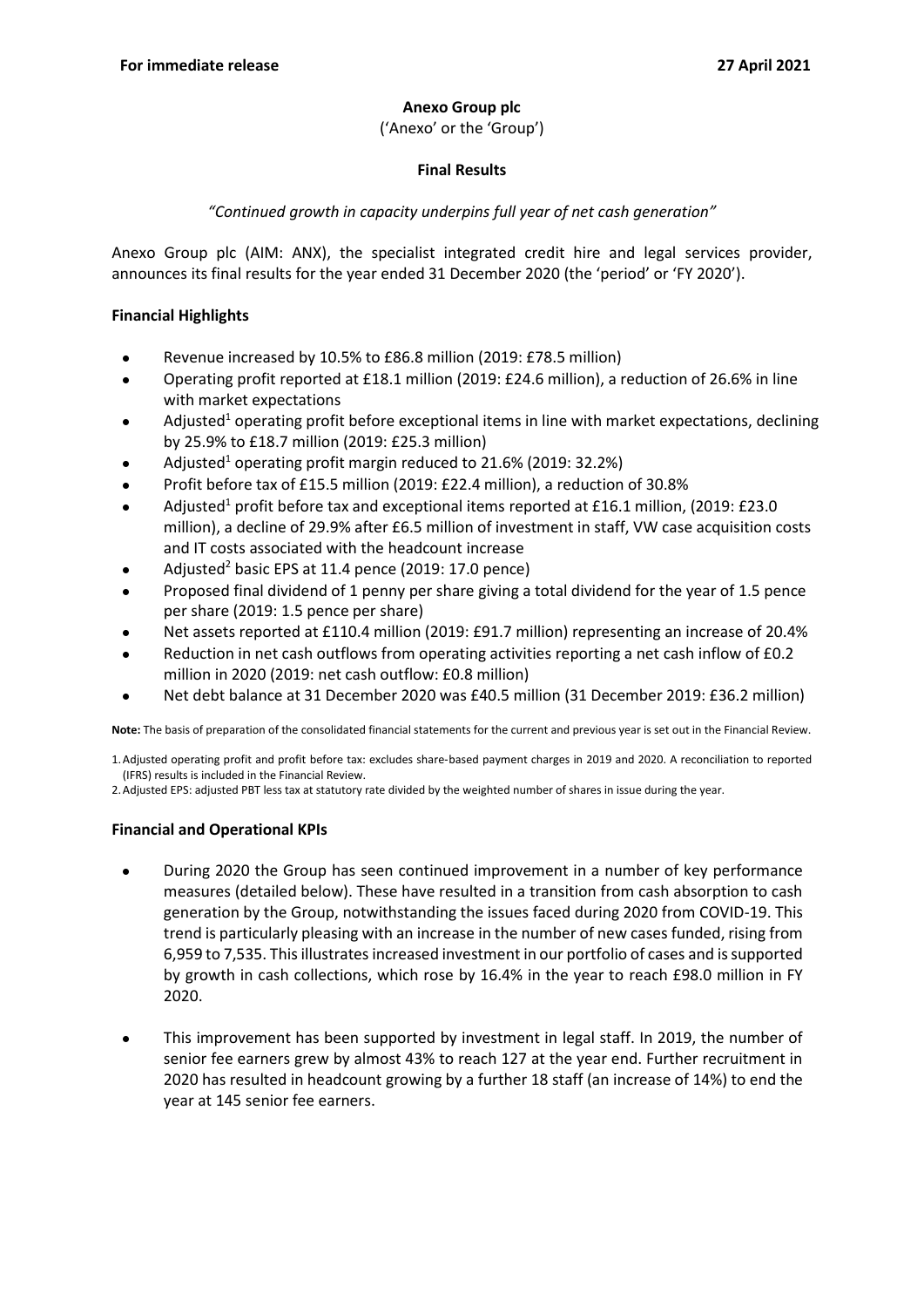| KPI's                                        | 2020   | 2019   | % movement |
|----------------------------------------------|--------|--------|------------|
| Total revenues (£'000s)                      | 86,752 | 78,510 | 10.5%      |
| Gross profit (£'000s)                        | 67,952 | 62,807 | 8.2%       |
| Adjusted operating profit (£000's)           | 18,708 | 25,250 | (25.9%)    |
| Adjusted operating profit margin (%)         | 21.6%  | 32.2%  | (32.9%)    |
| Vehicles on hire at the year-end (no)        | 1,613  | 1,308  | 23.3%      |
| Average vehicles on hire for the year (no)   | 1,515  | 1,454  | 4.2%       |
| Number of hire cases settled                 | 5,236  | 4,938  | 6.0%       |
| Cash collections from settled cases (£'000s) | 97,977 | 84,140 | 16.4%      |
| New cases funded (no)                        | 7,535  | 6,959  | 8.3%       |
| Senior fee earners at period end (no)        | 145    | 127    | 14.2%      |
| Average number of senior fee earners (no)    | 140    | 111    | 26.1%      |

#### **Commenting on the Final Results, Alan Sellers, Executive Chairman of Anexo Group plc, said:**

"I am delighted to report that the Group has achieved the milestone of net cash generation throughout the Financial Year. This achievement is especially notable given the disruption we experienced throughout the year as a result of the COVID-19 pandemic.

"We continue to focus on increasing cash settlements through the expansion of our Legal Services division while using our working capital to underpin growth in our Credit Hire division. Vehicle numbers were very robust, particularly in the second half of the year, despite the pandemic.

"Both our business divisions have remained fully operational throughout the 2020 and into 2021 and the Group has demonstrated considerable resilience. Ongoing investment into our advocacy practice is forming a solid foundation for our strategy of building this into a major contributor to future revenues.

"The arrival of DBAY Advisors Limited as a significant shareholder is a major vote of confidence in the Group's strategy and management and we look forward to working closely with DBAY to ensure continued expansion of our main business divisions and to create value for all our shareholders.

"The Board remains confident of the Group's capacity for organic growth. We believe that we have proved the resilience of our business in the difficult circumstances we continue to experience. Given our strong financial position we believe that Anexo is well positioned to continue its growth trajectory and deliver profitable growth to our shareholders. The Board is pleased to propose a dividend of 1 penny."

#### **Analyst Briefing**

A conference call for analysts will be held at 9.30am today, 27 April 2021. A copy of the Final Results presentation is available at the Group's website: <https://www.anexo-group.com/>

An audio webcast of the conference call with analysts will be available after 12pm today: <https://www.anexo-group.com/content/investors/latest-results>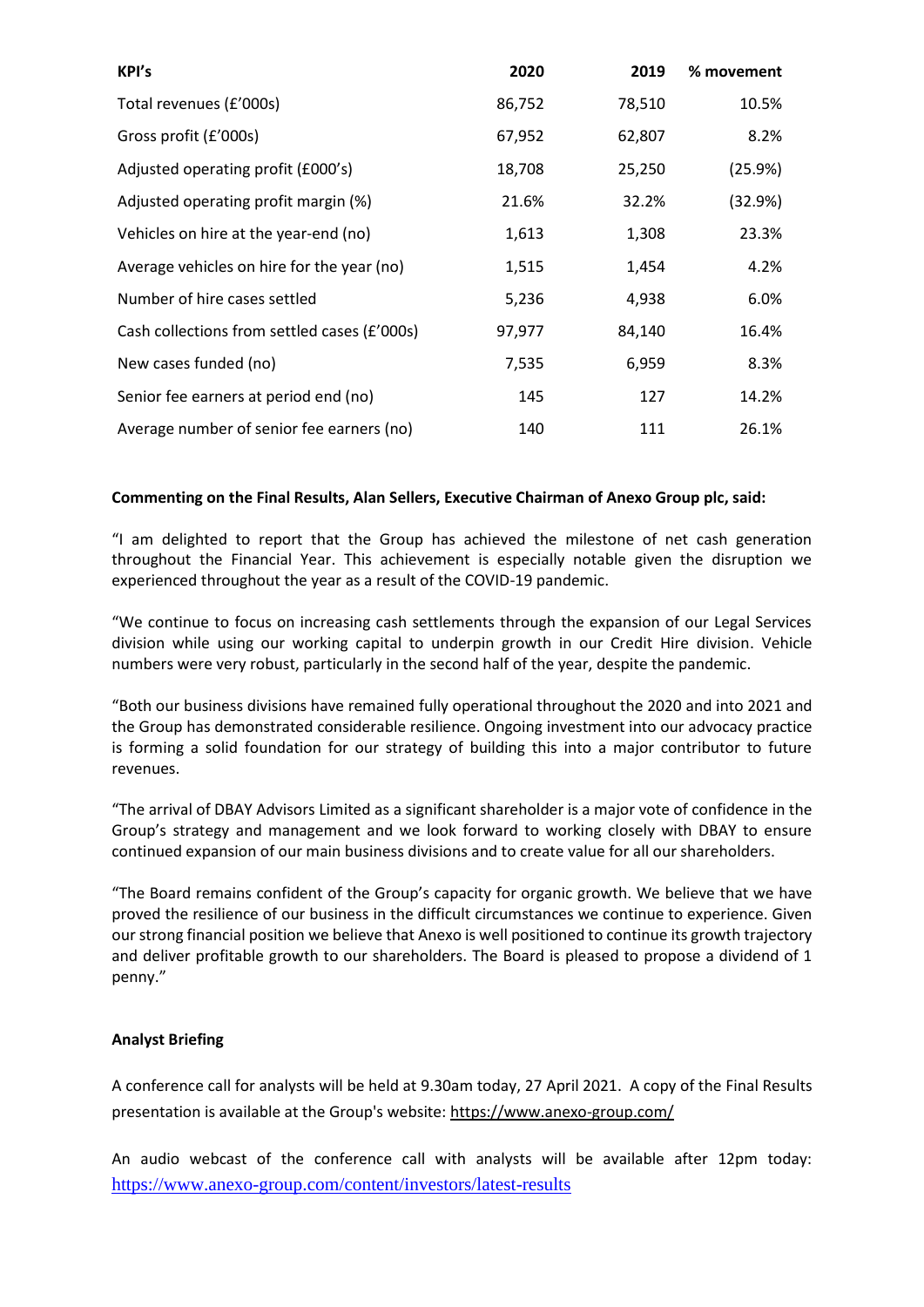#### **For further enquiries:**

Alan Sellers, Executive Chairman [www.anexo-group.com](http://www.anexo-group.com/) Mark Bringloe, Chief Financial Officer Nick Dashwood Brown, Head of Investor Relations

#### **Arden Partners plc**

**(Nominated Adviser and Joint Broker)** John Llewellyn-Lloyd / Benjamin Cryer (Corporate) Tim Dainton (Equity sales)

**Panmure Gordon (Joint Broker)** Daniel Norman/Dominic Morley/Alex Penney

**Anexo Group plc**  $+44$  (0) 151 227 3008

+44 (0) 20 7614 5900 [www.arden-partners.co.uk](http://www.arden-partners.co.uk/)

> +44 (0)20 7 886 2500 www.panmure.com

#### **Notes to Editors:**

Anexo is a specialist integrated credit hire and legal services provider. The Group has created a unique business model by combining a direct capture Credit Hire business with a wholly owned Legal Services firm. The integrated business targets the impecunious not at fault motorist, referring to those who do not have the financial means or access to a replacement vehicle.

Through its dedicated Credit Hire sales team and network of 1,100 plus active introducers around the UK, Anexo provides customers with an end-to-end service including the provision of Credit Hire vehicles, assistance with repair and recovery, and claims management services. The Group's Legal Services division, Bond Turner, provides the legal support to maximise the recovery of costs through settlement or court action as well as the processing of any associated personal injury claim.

The Group was admitted to trading on AIM in June 2018 with the ticker ANX. For additional information please visit: [www.anexo-group.com](http://www.anexo-group.com/)

#### **Chairman's Statement**

On behalf of the Board, I am pleased to report a year of solid performance by the Group in the face of considerable nationwide challenges. Despite the difficulties caused by the COVID-19 pandemic, the Group remained fully operational throughout both the year's national lockdowns and achieved the significant milestone of net cash generation. These results reflect our policy of increasing cash settlements through the expansion of our Legal Services division, while using our working capital to maximum effect to ensure growth in our Credit Hire division. The parallel investment in our advocacy practice will help this to become a major contributor to future revenues.

2020 also saw a significant change in the ownership structure of the Group with DBAY Advisors Limited ('DBAY') agreeing to acquire a minority stake of 29.0% of the issued share capital of the Group from myself, Samantha Moss and Valentina Slater at a price of 150 pence per share. Whilst the transaction will not result in any changes operationally, the Group plans to work closely with DBAY to continue the expansion of its Credit Hire and Legal Services divisions and is committed to the creation of value for all its shareholders.

DBAY is an international asset management firm with offices in the Isle of Man and London. It set up its first investment vehicle in 2008 and now manages investments on behalf of institutional investors, family offices, pension funds, trusts and foundations in various funds. DBAY is owned by members of the firm on a partnership basis.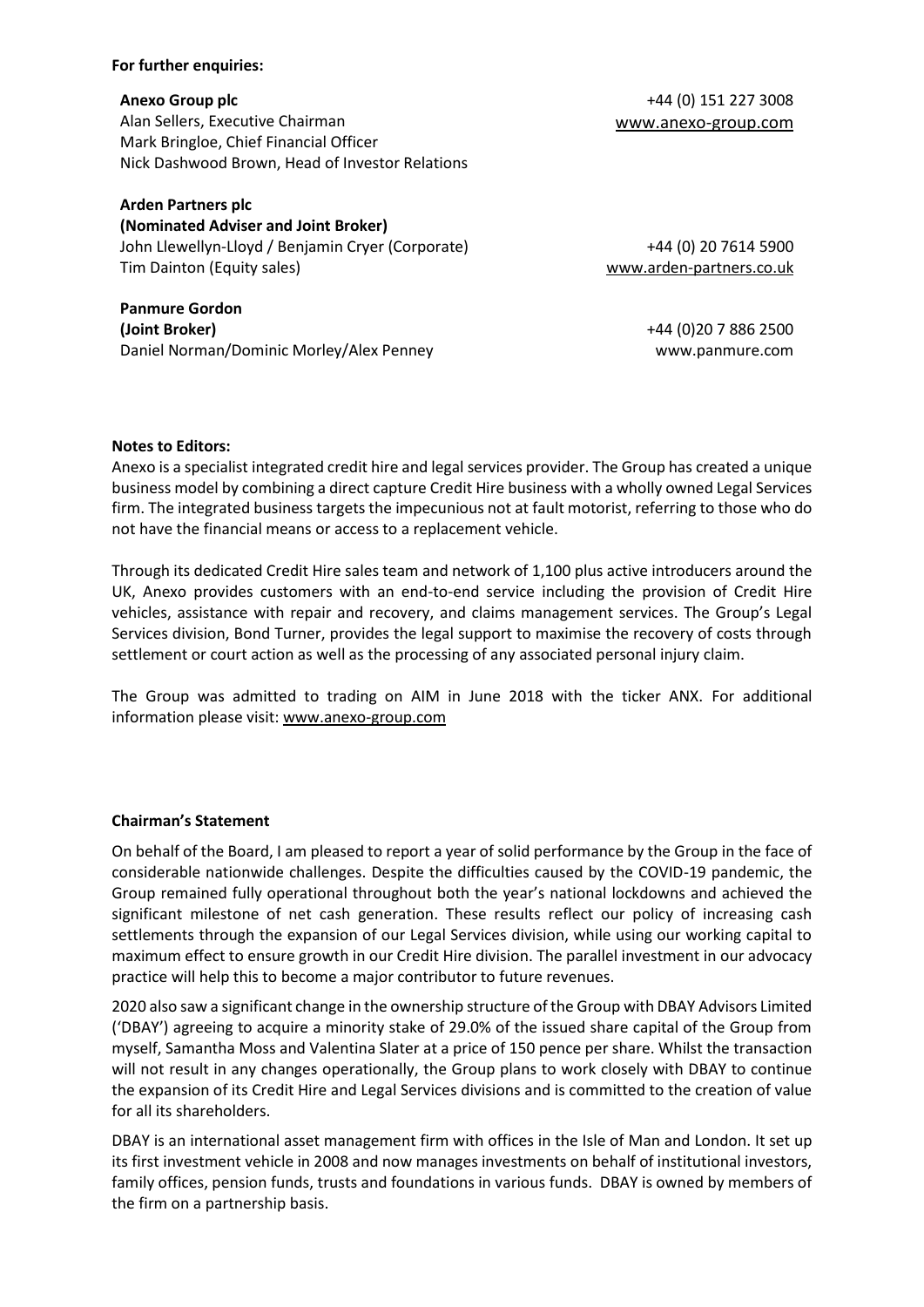With this development and continuing expansion of the core business in challenging times we believe that the Group is well positioned for robust growth in 2021 and beyond.

### **Group Performance**

Anexo delivered a strong performance during a period of sustained investment in our infrastructure. Despite the initial disruption caused by the national lockdowns in March and November, trading recovered swiftly and levels of activity across our divisions remained high. As a result, Group revenues in 2020 increased by 10.5% to £86.8 million (2019: £78.5 million). Adjusted profit before tax fell 29.9% to £16.1 million (2019: £23.0million), reflecting expenditure of £6.5 million on investment in staff, VW case acquisition and IT costs associated with the headcount increase. This adjusted figure is in line with market expectations.

The emphasis in early 2020 was on cash generation. During 2019, cash absorption reduced from £7.0 million in the first half of the year to £1.5 million in the second half. This trend continued over the first half of 2020 and at the interim stage the Group was able to report an overall net cash inflow of £2.4 million. This achievement was a milestone for the Group and one of which the Board remains very proud, particularly in light of the disruption caused by the COVID-19 pandemic.

The second half of the year saw a number of competitors withdrawing from the market and the Group took this opportunity to expand its network of introducer garages. At the same time the Group continued the expansion of staff numbers and the necessary supporting infrastructure. As a result of this ongoing investment in both divisions, the period was one of cash absorption rather than generation.

The Board is delighted to announce that, notwithstanding the impact of the two national lockdowns and the programme of investment expenditure, the Group achieved a net cash inflow for the year of £0.2 million (2019: net cash outflow: £0.8 million). This position was reached after investment in the VW Emissions case of £2.9 million (2019: £0.9 million). Excluding this expenditure, the Group's core business generated a net cash inflow from operations of £3.1 million in 2020 (2019: £0.1 million).

The Group took a series of prudent steps in the second half of the year to reinforce its balance sheet in the light of the pandemic. The placing of 6.0 million new shares at the end of June raised £6.9 million of new funds after expenses. In addition, the Group secured an investment of £2.1 million from a litigation funder to support its investment in the VW emissions class action and a further £5.0 million was drawn down from Secure Trust plc under the Government-backed CLBILS scheme. These transactions have resulted in a significant improvement in cash headroom for the Group.

# *Credit Hire division*

The Group's Credit Hire division, EDGE, saw record performance in vehicle provision during the year. The number of new vehicle hires initially saw a sharp decline upon the implementation of the first national lockdown in March. However, a large number of EDGE customers are classed as key workers, including couriers (who have been extremely active throughout the pandemic) as well as health professionals, teachers, nursery staff, emergency workers and supermarket personnel. As a consequence, vehicle numbers recovered strongly and reached record levels prior to the announcement of the second national lockdown in October. The number of vehicles on hire at the end of 2020 rose 23.3% to 1,613 (2019: 1,308) and the average number of vehicles on hire throughout the financial year rose 4.2% to 1,515 (2019: 1,454).

Revenues within the Credit Hire division grew by 7.5% to £51.6 million (2019: £48.0 million). The Group maintains its claims acceptance strategy of deploying its resources into the most valuable claims, thereby growing claims while preserving working capital. This policy, combined with increased costs incurred as a result of COVID-19 requirements, led to a reduction of 2.3% in gross profit to £33.5 million (2019: £34.3 million). The Group monitors its fleet size constantly, enabling it to respond quickly to changes in demand and strategic priorities by deploying its vehicles appropriately. Focus remains firmly on McAMS, the motorcycle division, reflecting the fact that, on average, a motorcycle claim has the same value as a car claim with a significantly lower take-on cost.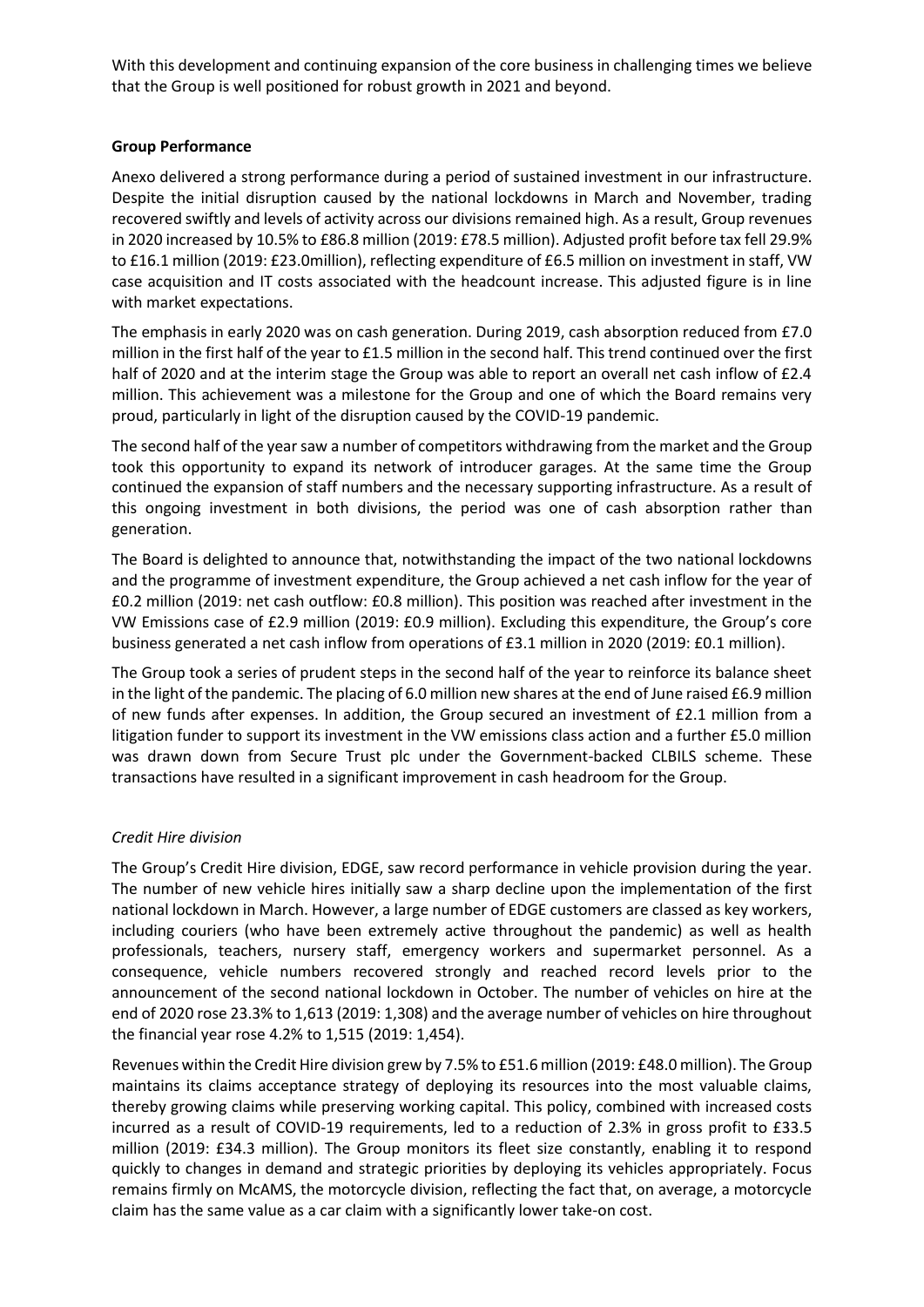### *Legal Services division*

The Group's Legal Services division, Bond Turner, has continued its focus on cash collections and corresponding investment in staff to drive increased case settlements. This strategy, coupled with our conservative recognition policies, has had a significant impact on financial performance. Revenues within the Legal Services division, which strongly converts to cash, increased by 15.2% to £35.2 million (2019: £30.5 million). The continued growth of the Bolton office, which opened in December 2018, and the opening of the Leeds office scheduled for the beginning of 2021 have provided considerable opportunities for recruitment. During the pandemic, the Group has seen a number of competitors withdrawing from the market and embarking on a run-off strategy; in addition, a number of highquality staff at competitor firms were placed on furlough. Taking advantage of these recruitment opportunities means that staff numbers have risen at all levels. At the end of December staff numbers within Bond Turner stood at 518, a 17.2% increase on the 2019 figure of 442. Of these, a total of 145 were senior fee earners, up 14.2% (2019: 127).

# *VW Emissions Case*

The marketing campaign around the class action against Volkswagen AG ('VW') and its subsidiaries (the 'VW Emissions Case') has continued throughout 2020. A judgment announced in the High Court of Justice on 6 April 2020 found that VW had indeed subverted key air pollution tests. VW was subsequently refused permission to appeal that judgment.

Bond Turner is acting on behalf of a number of individuals who have registered claims against VW and is currently engaged on approximately 14,356 cases. The marketing campaign has been largely conducted via social media channels as well as via the use of internal customer records. The campaign is ongoing, with all marketing costs being written off as incurred.

The Board believes that, in the event of a settlement, the percentage of potential damages and associated costs accruing to Anexo would have a significant positive impact on the Group's expectations for profits and cash flow for the relevant accounting period. There is no certainty that a settlement in favour of Bond Turner's clients will be reached, nor is there any guarantee that such a settlement would include financial compensation. The timeline for progress towards a potential settlement is also unclear and no assumptions as to revenue have been included in the Board's internal forecasts for FY 2021.

#### **Dividends**

The Board is pleased to propose a final dividend of 1.0 pence per share which, if approved at the Annual General Meeting to be held on 16 June 2021, will be paid on 20 July 2021 to those shareholders on the register at the close of business on 25 June 2021. The shares will become ex-dividend on 24 June 2021. An interim dividend of 0.5 pence per share was paid on 23 September 2020 and that combined with the final dividend takes the total dividend for the year to 1.5 pence per share (2019: 1.5 pence per share).

#### **Corporate Governance**

Anexo values corporate governance highly and the Board believes that effective corporate governance is integral to the delivery of the Group's corporate strategy, the generation of shareholder value and the safeguarding of our shareholders' long-term interests.

As Chairman, I am responsible for the leadership of the Board and for ensuring its effectiveness in all aspects of its role. The Board is responsible for the Group's strategic development, monitoring and achievement of its business objectives, oversight of risk and maintaining a system of effective corporate governance. I will continue to draw upon my experience to help ensure that the Board delivers maximum shareholder value.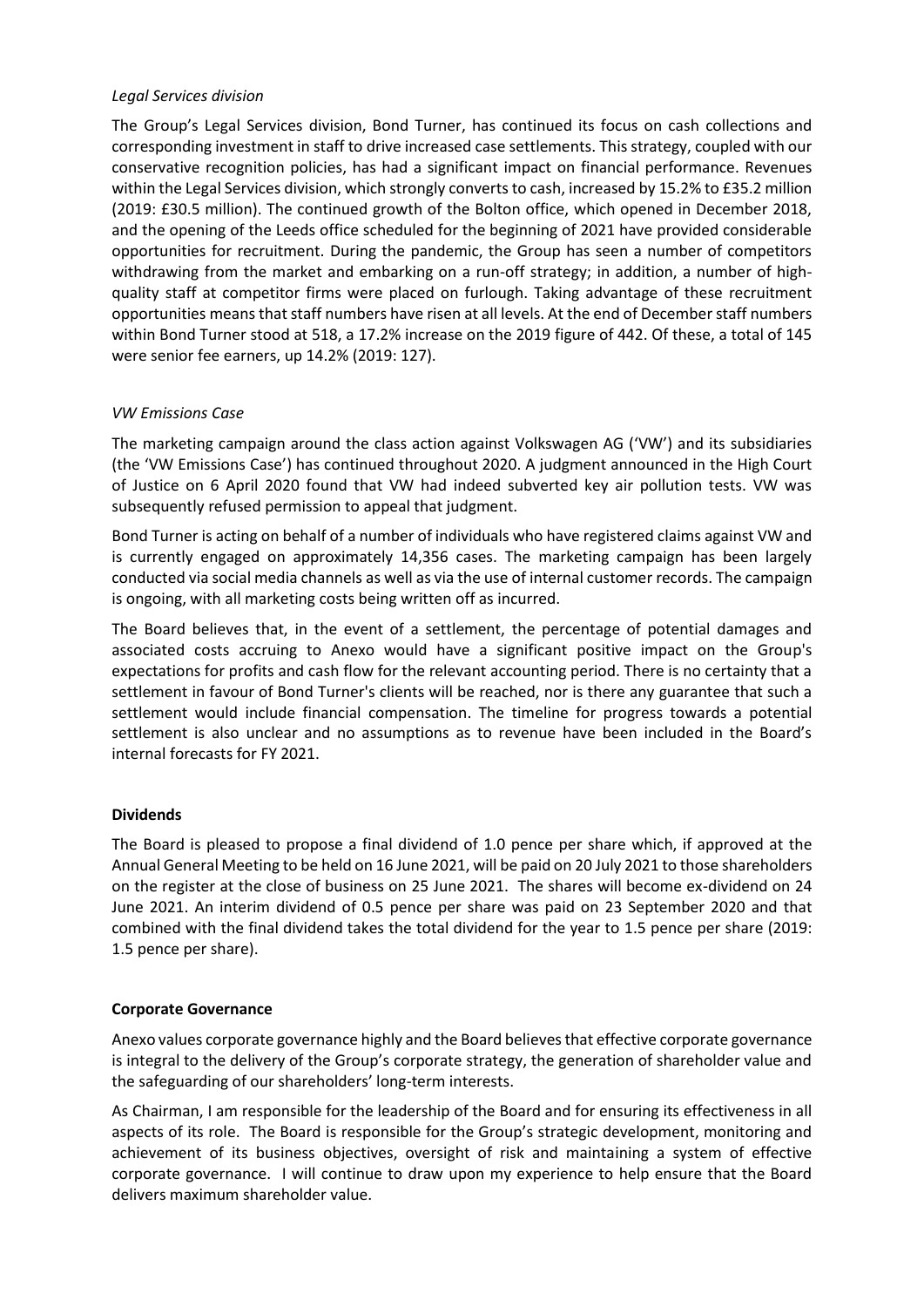#### **Our employees and stakeholders**

The strong performance of the Group reflects the dedication and quality of the Group's employees. We rely on the skills, experience and commitment of our team to drive the business forward. Their enthusiasm, innovation and performance remain key assets of the Group and are vital to its future success. On behalf of the Board, I would like to thank all of our employees, customers, suppliers, business partners and shareholders for their continued support over the last year.

#### **COVID-19 Update**

The advent of the COVID-19 pandemic inevitably caused some disruption to the Group's operations. The Group's operations are, however, categorised as essential businesses and as such have been exempted throughout from government restrictions. Its businesses supply and service a broad range of customers who are involved in a non-fault accident and who would otherwise be unable to access the mobility they need. Among these, the Group provides replacement vehicles to many key workers, including couriers (who are increasingly active during the current circumstances) and other customers such as doctors, nurses, schoolteachers, nursery staff, emergency workers and supermarket personnel.

The Group's core businesses have continued to be fully operational following the reintroduction of a national lockdown. Activity levels in the Credit Hire Division (EDGE) continue to be high. The COVID-19 pandemic has led to a number of the Group's competitors withdrawing from the market and, as a result, Anexo has been approached by a number of high-quality introducer garages looking for new partnerships. The Group has taken advantage of this unprecedented opportunity to expand its introducer network. Vehicles continue to be delivered and collected by staff who are protected in line with government guidelines. All returned vehicles are valeted as a matter of course before being allocated to a new customer and comprehensive cleaning procedures are being rigorously enforced.

The courts remain open, as they have done throughout the year, and notwithstanding a decline in court listings as a result of COVID, the Group's Legal Services division, Bond Turner, has continued to reach case settlements via telephone and online hearings where necessary. The progression and settlement of cases has been aided by moves from the Ministry of Justice (MoJ), supported by the Judiciary, to allow the remote operation of courts through online and telephone hearings. Many staff have returned to office working while observing social distancing guidelines and extensive COVID safety measures have been implemented. The Bond Turner offices have remained accessible 24 hours a day during recent months and the division has remained fully operational at all times.

EDGE, the Group's Credit Hire division, has also remained fully operational throughout 2020. Following the lifting of the first lockdown, the majority of the Group's introducer garages returned to normal working practices and any existing backlog of repair work was cleared. Some introducer garages have once again suspended work as a result of the second lockdown but fewer delays to repair work are being experienced.

Due to the unprecedented global impacts of Covid-19, the Company has continually re-assessed and analysed its business strategy with the key focus being minimising the impact on critical work streams, ensuring business continuity and conserving cash flows. As such, increased stakeholder engagement and open communication have become increasingly important in decision making for the Board.

While the Covid-19 crisis has interrupted our regular physical face to face interactions with various stakeholders internally and externally, we do consider them to be important in maintaining open communications and team cohesion and will be reintroducing these gradually provided it is safe to do so in line with Government guidelines and the needs of individual attendees. In the meantime, we have taken advantage of various video conferencing platforms where appropriate.

#### **Current Trading and Outlook**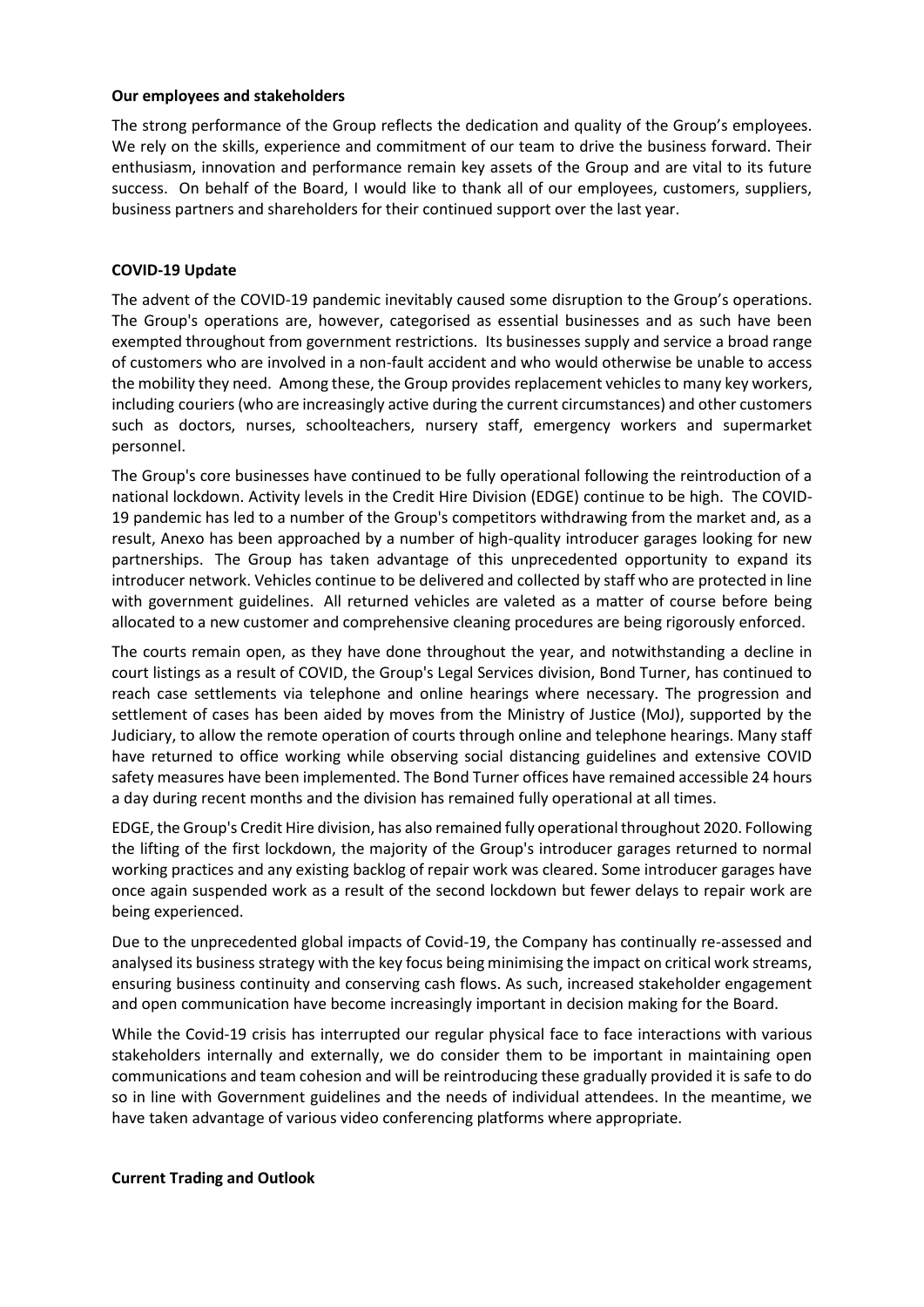As our financial performance and KPI's have demonstrated, the Group has continued to perform throughout a period of significant uncertainly, improving vehicle numbers and cash collections to record levels during 2020, demonstrating the strength and resilience of the Group during the current COVID-19 crisis. Whilst others have made redundancies, furloughed staff and withdrawn from the credit hire market, we have continued recruitment. This has impacted our reported financial performance in 2020 but these investments have been made to support continued growth into 2021 and beyond.

As a Board we developed a plan for managing the Group during this ever-changing year and continue to react to take advantage of opportunities as they arise. The expansion of the national vaccination programme and the relaxation of national lockdown from April 2021 has resulted in an increase in opportunities and vehicles on the road, consistent with the trends seen in 2020.

While uncertainties remain given the current environment, I continue to have great confidence in the strategy post COVID and look to the future with continued optimism.

#### **Alan Sellers**

Executive Chairman 27th April 2021

#### **Financial Review**

#### **Basis of Preparation**

As previously reported, Anexo Group Plc was incorporated on 27 March 2018, acquired its subsidiaries on 15 June 2018, and was admitted to AIM on 20 June 2018 (the 'IPO'). Further details are included within the accounting policies.

To provide comparability across reporting periods, the results within this Financial Review are presented on an "underlying" basis, adjusting for the £0.7 million charge recorded for share-based payments in 2019 and the £0.7m charge for share-based payments in 2020.

A reconciliation between underlying and reported results is provided at the end of this Financial Review. This Financial Review forms part of the Strategic Report of the Group.

#### **New Accounting Standards**

There have been a number of new UK IFRS accounting standards applicable from 1 January 2020, none of which have resulted in adjustment to the way in with the Group accounts or presents its financial information.

#### **Revenue**

In 2020 Anexo successfully increased revenues across both its divisions, Credit Hire and Legal Services, resulting in Group revenues of £86.8 million, representing an 10.5% increase over the prior year (2019: £78.5 million). This growth is particularly pleasing given the fact that we have all been operating under restrictions imposed by the Government to limit the impact of the COVID-19 pandemic.

During 2020 EDGE, the Credit Hire division, provided vehicles to 7,230 individuals (2019: 7,182) a slight increase on that seen in the prior year. This constitutes a strong performance given the restriction imposed during the year. As part of our continued investment in the motorcycle community, our sponsorship of the McAMS Yamaha team in the British Superbike Championship continued into 2020. The season was curtailed but our engagement with the team was buoyed with an outstanding second place for Jason O'Halloran in the Championship. Our strategy remains, as previously reported, to focus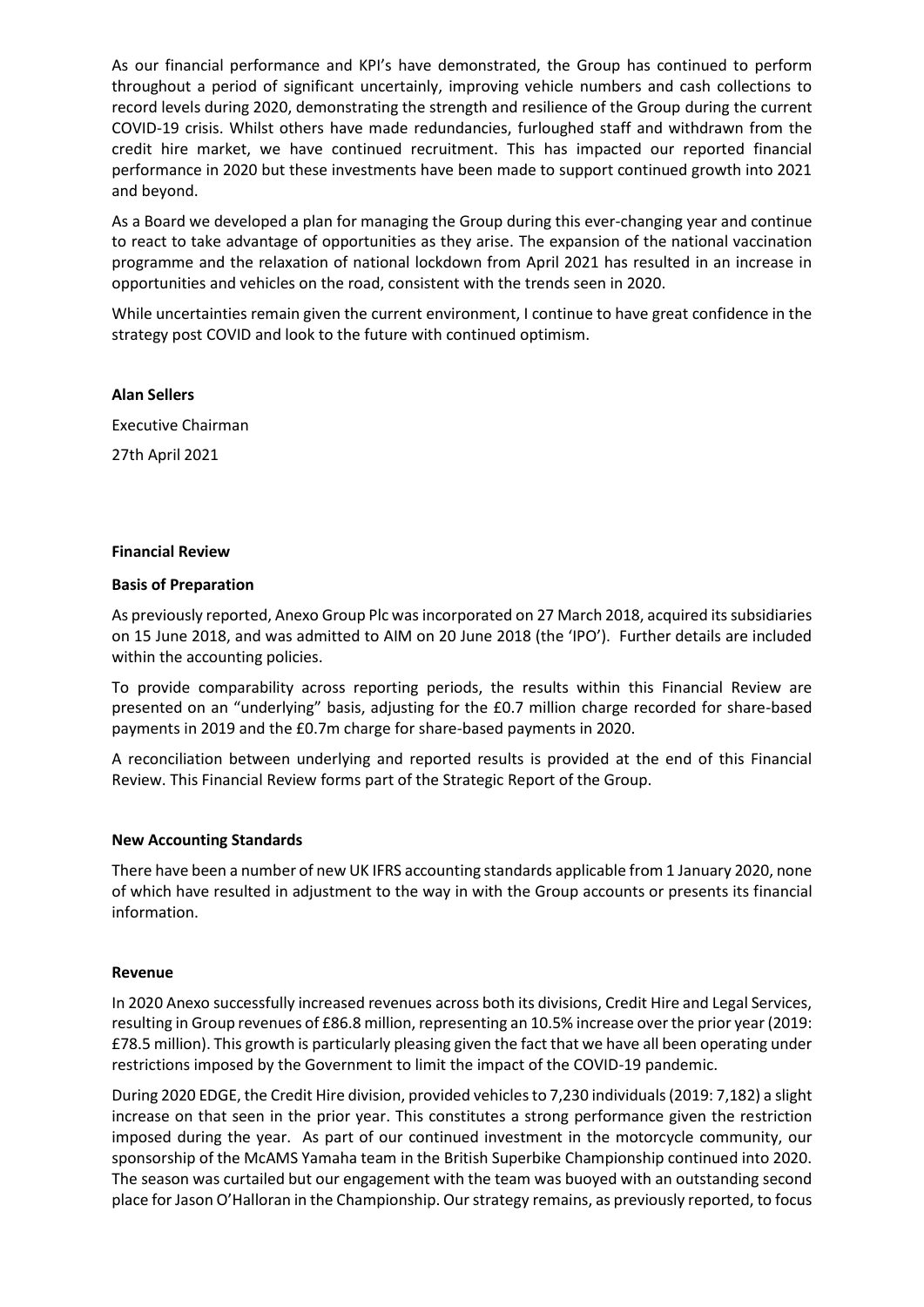investment within the McAMS business. This reflects the fact that, on average, a motorcycle claim has a similar value to that of a car with a take-on cost significantly less, allowing the Group to deploy its resources into the most valuable claims, thereby growing revenues whilst preserving working capital.

Whilst the number of claims rose only slightly in 2020, the strategy of deploying capital into the most valuable claims to the Group resulted in revenues for the Credit Hire division increasing to £51.6 million in 2020, an increase of 7.5% over 2019 (£48.0 million).

As a result of spending the majority of 2020 operating within the ongoing COVID restrictions, we have again been focused on cash collections and maintaining headroom within our working capital facilities, whilst maintaining investment for growth in 2021. Given our conservative income recognition policies, investment within the Legal Services division in senior staff and property has had a significant impact on the financial performance of the division. Revenue growth within the Legal Services division in 2020 reached 15.2%, with revenues rising from £30.5 million in 2019 to £35.2 million.

Expansion of headcount in Bond Turner has been critical to increasing both revenues and cash settlements within the Group and the continued growth of the Bolton office, supported by expansion into Leeds, has provided a crucial platform for growth in both factors. During 2020, the Group continued its recruitment campaign, seeing some high-quality staff in the market as a result of competitor firms either entering a run-off plan or simply furloughing staff to remain viable. We have taken advantage of these opportunities, taking the decision to continue to recruit throughout the year, thereby investing in the future settlement capacity of the Group and consequently driving cash collections and the number of new cases we can fund without the need for additional working capital facilities. By the end of December 2020, we employed 518 staff in Bond Turner (December 2019: 442), of which 145 (December 2019: 127) were senior fee earners, an increase of 14.2%. With the signing of the lease for the Leeds office, recruitment and associated training has commenced and as at 14 April 2021 we had secured 14 staff, of which 9 are senior fee earners. Recruitment is scheduled to continue throughout 2021 across all of our three office locations.

### **Gross Profits**

Gross profits are reported at £68.0 million (at a margin of 78.3%) in 2020, increasing from £62.8 million in 2019 (at a margin of 80.4%). It should be noted, furthermore, that staffing costs within Bond Turner are reported within Administrative Expenses. Consequently, gross profit within Bond Turner is in effect being reported at 100%.

Gross profits for the Credit Hire division reached £33.5 million in 2020 (at a margin of 64.9%) falling from £34.3 million in 2019 (at a margin of 71.4%). The reduction reflects both our strategy for claims acceptance which seeks to maximise value from our available working capital facilities, as well as certain additional costs which were incurred as COVID impacted utilisation within the fleet.

#### **Operating Costs**

Administrative expenses before exceptional items increased year-on-year, reaching £42.6 million in 2020 (2019: £31.0 million), an increase of £11.6 million (37.4%). This reflects the continued investment in staffing costs within Bond Turner to drive settlement of cases and cash collections. Staffing costs for Bond Turner increased to £16.6 million (2019: £13.5 million), an increase of £3.2 million (23.5%). Investment in the VW Emissions class action (£2.9 million) has been expensed against Group profits in the year (2019: £0.9 million), much of this expenditure being marketing costs. The balance of the increase reflects the investment in marketing, staff and infrastructure to allow the Group to meet its growth aspirations, as well as its requirements and responsibilities as a PLC.

#### **EBITDA**

Adjusted EBITDA reached £25.4million in 2020, reduced from £31.8million in 2019 (20.0%). To provide a better guide to underlying business performance, adjusted EBITDA excludes share-based payments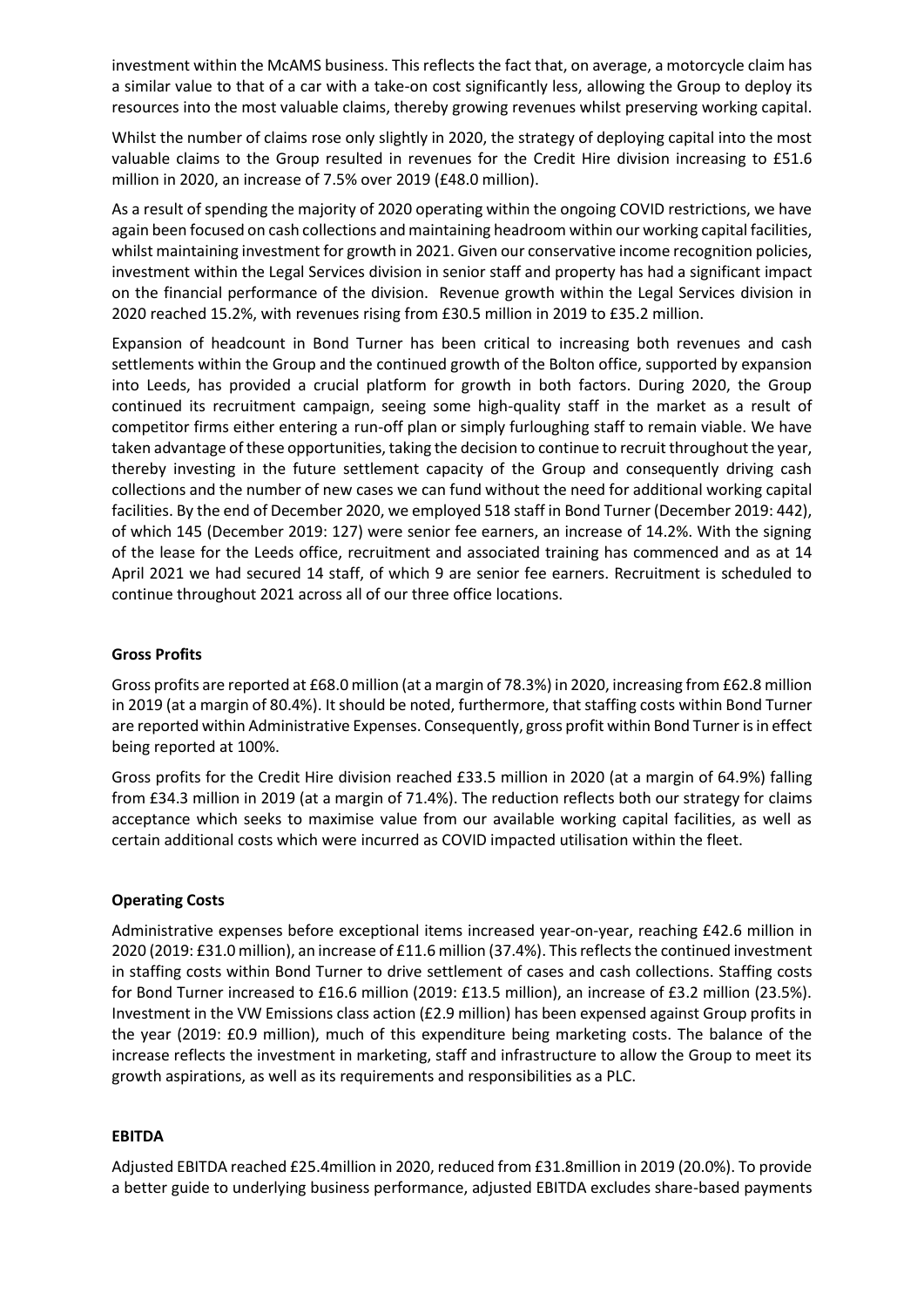charged to profit and loss along with depreciation, amortisation, interest and tax from the measure of profit.

The GAAP measure of the profit before interest and tax was £18.1 million (2019: £24.6 million) reflecting the non-cash share-based payment charge of £0.7 million (2019: £0.7 million). Where we have provided adjusted figures, they are after the add-back of this item and a reconciliation of the underlying and reported results is included on page 16 of the Annual Report.

### **EPS and Dividend**

Statutory basic EPS is 10.8 pence (2019: 16.4 pence). Statutory diluted EPS is 10.6 pence (2019: 16.0 pence). The adjusted EPS is 11.4 pence (2019: 17.0 pence). The adjusted diluted EPS is 11.2 pence (2019: 16.6 pence). The adjusted figures exclude the effect of share-based payments. The detailed calculation in support of the EPS data provided above is included within Note 4.

A final dividend of 1 penny per share has been recommended by the Board (2019: 0.5 pence) giving a total dividend for 2020 of 1.5 pence, having paid a dividend of 0.5 pence on 23 September 2020. This dividend, if approved at the Annual General Meeting to be held on 16 June 2021, will be paid on 20 July 2021 to those shareholders on the Register at the close of business on 25 June 2021.

# **Group Statement of Financial Position**

The Group's net assets position is dominated by the balances held within trade and other receivables. These balances include credit hire and credit repair debtors, together with disbursements paid in advance which support the portfolio of ongoing claims. The gross value of the receivables totalled £262.6 million in 2020, rising from £220.5 million in 2019. In accordance with our income recognition policies, provision is made to reduce the carrying value to recoverable amounts reflecting an initial settlement adjustment, being £126.4 million and £100.8 million respectively, an increase of 25.4%. This increase reflects the recent trading activity and strategy of the Group and is in line with management expectations given that throughout the majority of 2020 the legal services teams have been operating within COVID-19 restrictions and there have been periods when capacity within the court system has been significantly hampered. The increase has been primarily funded from the significant increase in cash collections seen year on year.

In addition, the Group has a total of £27.1 million reported as accrued income (2019: £24.4 million) which represents the value attributed to those ongoing hires and claims.

Whilst activity levels have risen and fallen in line with the local and national lockdowns, impacting the number of vehicles on the road and hence opportunities for new claims for the Group, further investment has been required and made in 2020 into the motorcycle fleet so as to meet the demand from our significant pool of introducers. Total fixed asset additions totalled £11.2 million in 2020 (2019: £15.1 million); the fleet continues to be largely leased.

Trade and other payables, including tax and social security increased to £9.5 million compared to £7.9 million at 31 December 2019, an increase of 20.0%, reflecting the timing of certain payments to HMRC in line with the provisions associated with COVID-19.

Net assets at 31 December 2020 reached £110.4 million (2019: £91.7 million).

#### **Cash Flow**

During 2018, the Group utilised the funds raised from the AIM listing, alongside increases in debt facilities, to take advantage of the opportunities in the market and increase the number of vehicles on the road. 2019 saw a shift in focus to cash generation, as the Group held back on growth within the Credit Hire division and focussed investment on the Legal Services division where we saw a significant investment in the number of senior staff engaged to settle cases and recover cash for the Group. This trend continued into 2020, notwithstanding the impact of COVID-19 on the Business (further details provided earlier). The number of senior fee earners increased from 127 to 145 during 2020 (an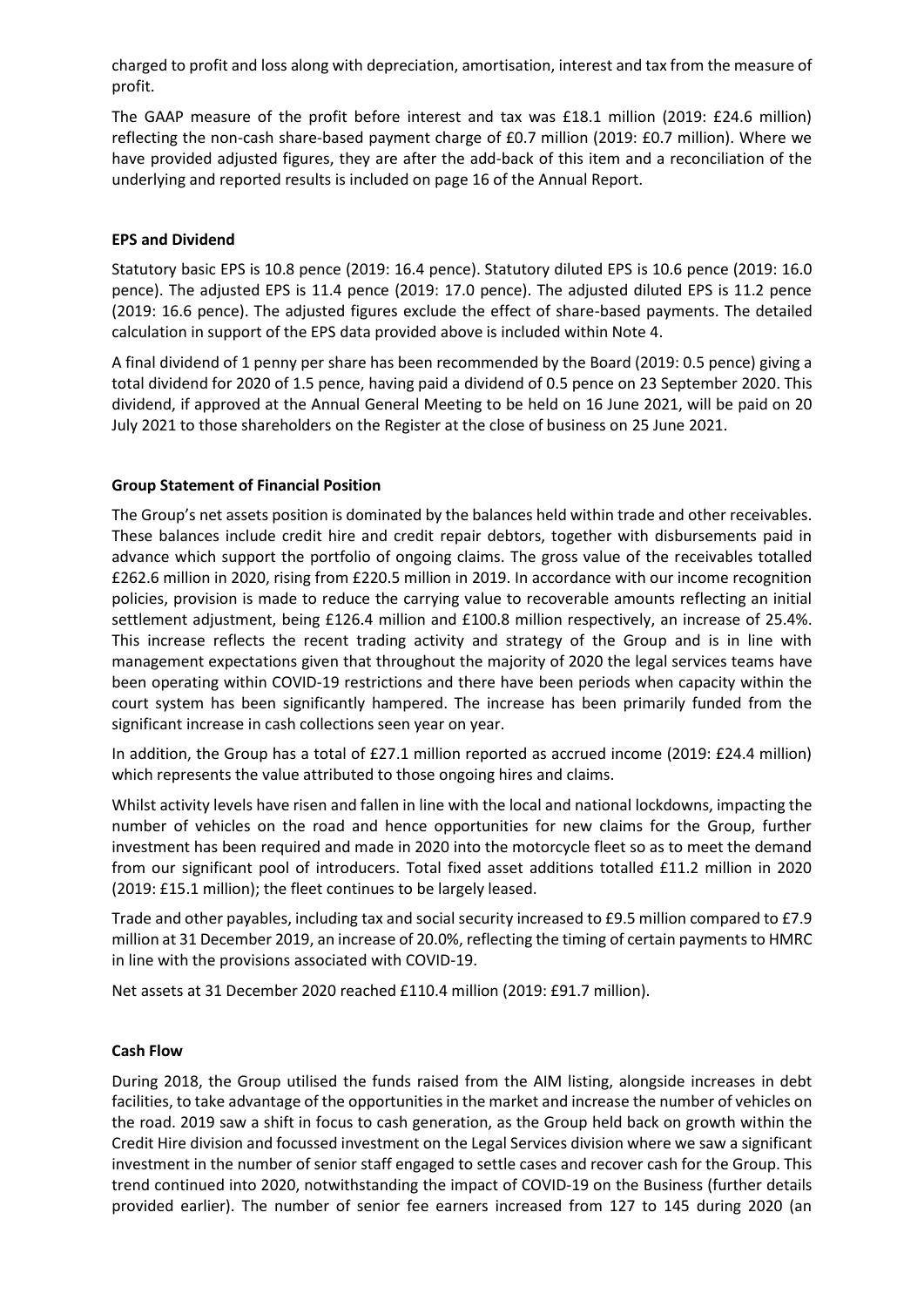increase of 14.2%) and continues to rise across each of our offices, the third of which opened in Leeds in February 2021. The Group's success in recruiting high quality staff continues, particularly while other firms are seen to be reducing headcount and utilising the Government's Furlough Scheme. Recruitment has continued throughout 2020 and into 2021, thereby investing in case settlement for the future.

Cash collections for the Group (and excluding settlements for our clients), a key metric for the Group, increased from £84.1 million in 2019 to £98.0 million in 2020, an increase of 16.4%. This is a significant improvement, given the fact that many of the new recruits will not reach settlement maturity until late 2021/early 2022. Furthermore, with settlements impacted by the capacity within the court system arising from the impact of COVID, this growth is testament to the quality of staff within the Group.

Having strategically managed vehicle numbers during 2019 so as to preserve working capital, and with the focus being on securing the most attractive and profitable claims for the Group whilst minimising take-on costs, the number of vehicles on the road fell during 2019 from 1,531 to 1,308. During 2020, we have seen a number of competitors furlough staff and withdraw from the market leading to increases in market opportunities; we have sought to take advantage of this and increase market share. Despite the noticeable decline in road traffic, with the overall number of vehicles on the road visibly lower than in a typical year and many people working from home, we have actually seen the average number of vehicles on the road rise in 2020, reaching 1,515 (2019: 1,454). This contributed to the strong revenue performance of the Credit Hire division. This growth correspondingly impacted cash flows in the second half of the year. As we came out of the national lockdown in the summer of 2020, vehicles numbers on the road peaked in excess of 1,900, before dropping back to 1,613 at the end of the year as further restrictions were imposed at a regional and subsequently a national level.

Whilst conscious of investing for the future in 2020, the requirement to monitor our cash position and the headroom within our working capital facilities meant that focus remained on driving settlements and cash collections. This balance assures that growth within the core business is not at such a level as to impact headroom significantly. Moreover, investment in the generation of claims within the VW Emissions class action case has been made in the context of the specific facility drawn down during the year (contributing funds of £2.1 million) alongside the overall capacity within our facilities.

The Group reported a further improvement in the conversion of profits to cash flows from operating activities, reducing a cash outflow of £0.8 million in 2019 to a cash inflow of £0.2 million in 2020. This position was reached after investment in the VW Emissions case of £2.9 million (2019: £0.9 million). Excluding this expenditure, the Group's core business generated a net cash inflow from operations of £3.1 million in 2020 (2019: £0.1 million). Notwithstanding a decline in case settlements as a result of COVID-19, we have continued to invest in new cases and increase market share across both the Credit Hire and Legal Services divisions. This investment absorbed a net £20.7 million of funds in 2020 (2019: £26.3 million); however, this year on year increase has been countered by the increased level of cash collections.

With a net cash inflow of £4.9 million resulting from financing activities, reflecting the fund raise in May-20 where £6.9 million was raised after expenses, (2019: net cash outflow of £1.8 million), the Group reported a net cash inflow in 2020 of £6.0 million (2019: net cash outflow of £3.3 million). This constitutes a significant improvement on that seen in 2019, particularly given the challenging operating circumstances in 2020.

#### **Net Debt, Cash and Financing**

Cash balances improved during 2020 and at 31 December 2020 reached £8.2 million (2019: £2.3 million). This figure reflects the funds raised from the placing in May-20 (£6.9 million after expenses) as well as the improvement in cash collections year on year. These increased by £13.8 million (16.4%) although they were countered by the continued investment into the Group case portfolio and settlement capacity.

Borrowings increased during the year to fund the additional working capital investment in the Group's portfolio of claims and support the investment by the Group in the VW emissions claim and expansion of the vehicle fleet. The total balance rose from £38.5 million in 2019 to £48.7 million at the end of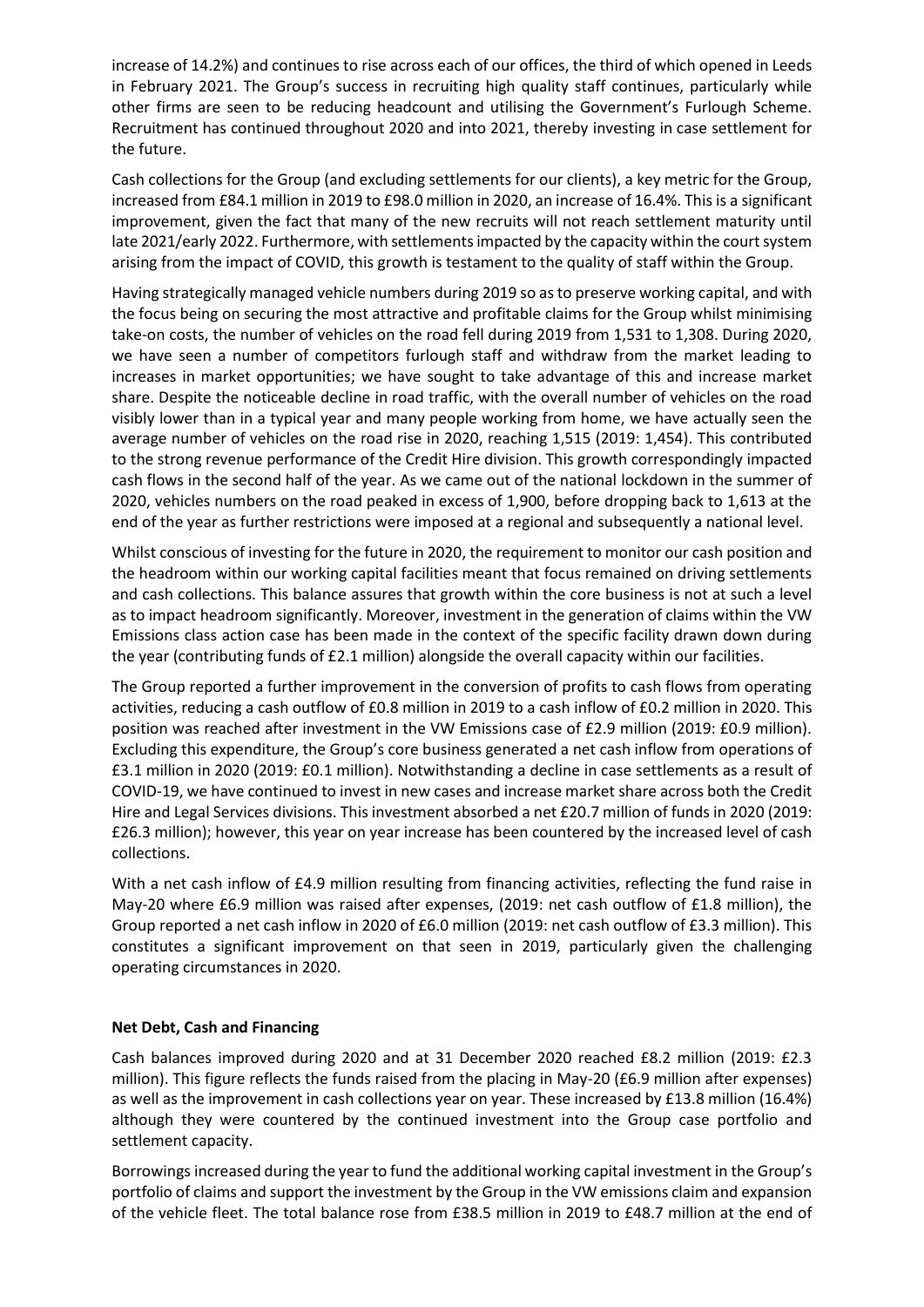2020. The Group has a number of funding relationships and facilities to support its working capital and investment requirements, including an invoice discounting facility within Direct Accident Management Limited (secured on the credit hire and repair receivables), lease facilities to support the acquisition of the fleet and a revolving credit facility within Bond Turner Limited.

In addition, during 2020 the Group secured £2.1 million of additional funding from a litigation funder to support the Group's own investment into the VW emissions litigation as well as an additional £5.0 million of funding from Secure Trust Bank Plc under the government backed CLBILS scheme to further enhance headroom.

Having weathered what is hoped to be the worst of the COVID-19 pandemic the Group now has a significant increase in the availability of capital to deploy and drive growth across both the core business and other niche opportunities that may arise.

Having considered the Group's current trading performance, cash flows and headroom within our current debt facilities and the maturity of those facilities, the Directors have concluded that it is appropriate to prepare the Group and the Company's financial statements on a going concern basis.

#### **Reconciliation of Underlying and Reported IFRS Results**

In establishing the underlying operating profit, the costs adjusted include £0.7 million of costs related to share-based payments (2019: £0.7 million).

A reconciliation between underlying and reported results is provided below:

|                                | <b>Underlying</b><br>£'000s | <b>Share-based</b><br>payment<br>£'000s | Reported<br>£'000s |
|--------------------------------|-----------------------------|-----------------------------------------|--------------------|
| Revenue                        | 86,752                      |                                         | 86,752             |
| Gross profit                   | 67,952                      |                                         | 67,952             |
| Other operating costs<br>(net) | (49, 244)                   | (658)                                   | (49, 902)          |
| Operating profit               | 18,708                      | (658)                                   | 18,050             |
| Finance costs (net)            | (2, 562)                    |                                         | (2, 562)           |
| Profit before tax              | 16,146                      | (658)                                   | 15,488             |
| Depreciation &<br>Amortisation | 6,663                       |                                         | 6,663              |

#### **Year to December 2020**

#### **Year to December 2019**

|                                | <b>Underlying</b><br>£'000s | Share-based<br>payment<br>£'000s | Reported<br>£'000s |
|--------------------------------|-----------------------------|----------------------------------|--------------------|
| Revenue                        | 78,510                      |                                  | 78,510             |
| Gross profit                   | 62,807                      |                                  | 62,807             |
| Other operating costs<br>(net) | (37, 557)                   | (657)                            | (38, 214)          |
| Operating profit               | 25,250                      | (657)                            | 24,593             |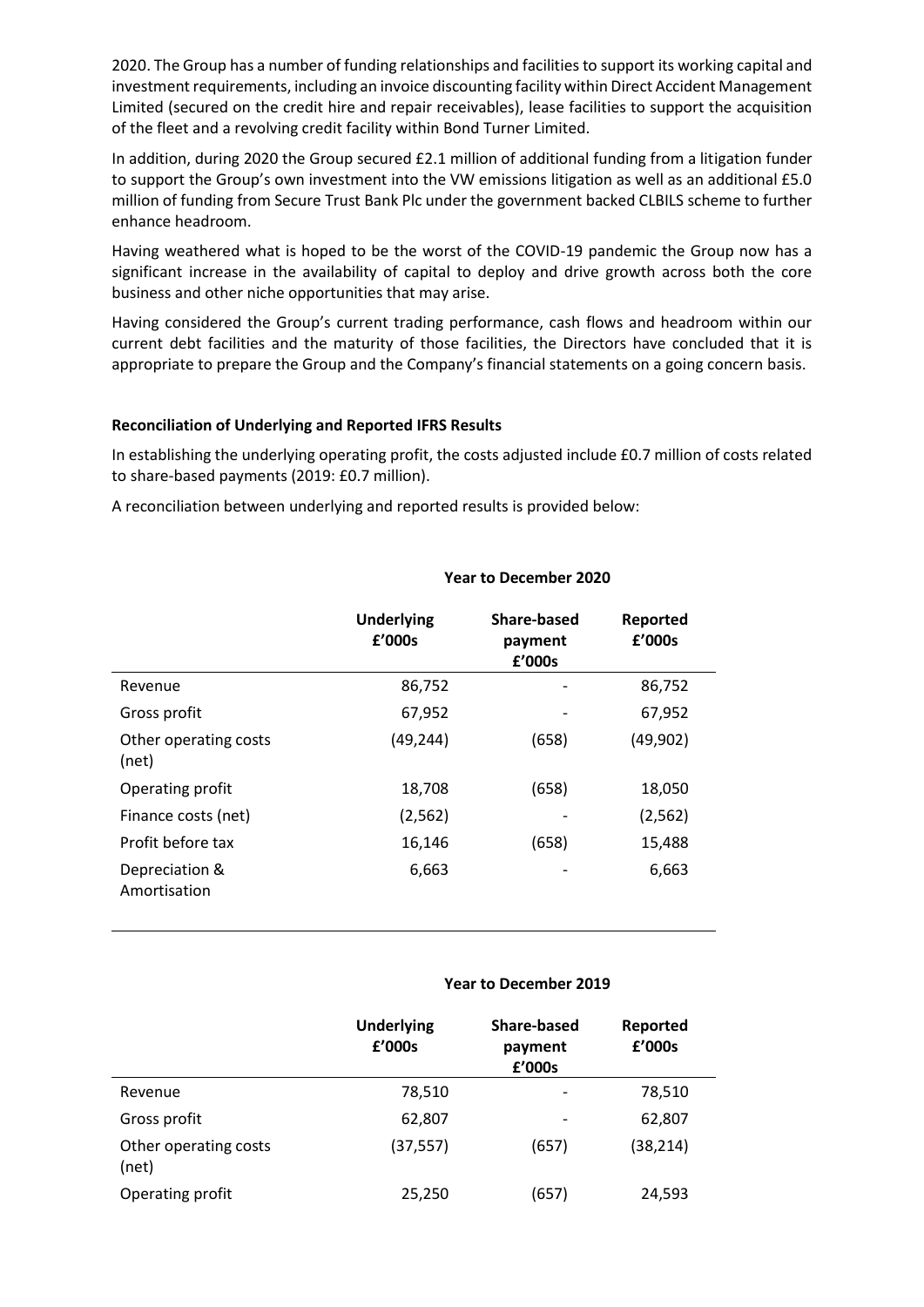| Finance costs (net)            | (2,202) | -     | (2,202) |
|--------------------------------|---------|-------|---------|
| Profit before tax              | 23.048  | (657) | 22.391  |
| Depreciation &<br>Amortisation | 6.582   | -     | 6.582   |

By order of the board

# **Mark Bringloe**

Chief Financial Officer

27th April 2021

# **Consolidated Statement of Total Comprehensive Income** *for year ended 31 December 2020*

|                                                     |             |           | <b>Restated</b> |
|-----------------------------------------------------|-------------|-----------|-----------------|
|                                                     |             | 2020      | 2019            |
|                                                     | <b>Note</b> | £'000s    | £'000s          |
|                                                     |             |           |                 |
| Revenue                                             | 3           | 86,752    | 78,510          |
| Cost of sales                                       |             | (18, 800) | (15, 703)       |
| <b>Gross profit</b>                                 |             | 67,952    | 62,807          |
|                                                     |             |           |                 |
| Depreciation & profit / loss on disposal            |             | (6, 571)  | (6, 547)        |
| Amortisation                                        |             | (92)      | (35)            |
| Administrative expenses before share based payments |             | (42, 581) | (30, 975)       |
| Operating profit before share based payments        | 4           | 18,708    | 25,250          |
|                                                     |             |           |                 |
| Share based payment charge                          |             | (658)     | (657)           |
| <b>Operating profit</b>                             | 4           | 18,050    | 24,593          |
|                                                     |             |           |                 |
| Net financing expense                               |             | (2, 562)  | (2, 202)        |
|                                                     |             |           |                 |
| Profit before tax                                   |             | 15,488    | 22,391          |
| Taxation                                            |             | (3, 173)  | (4, 403)        |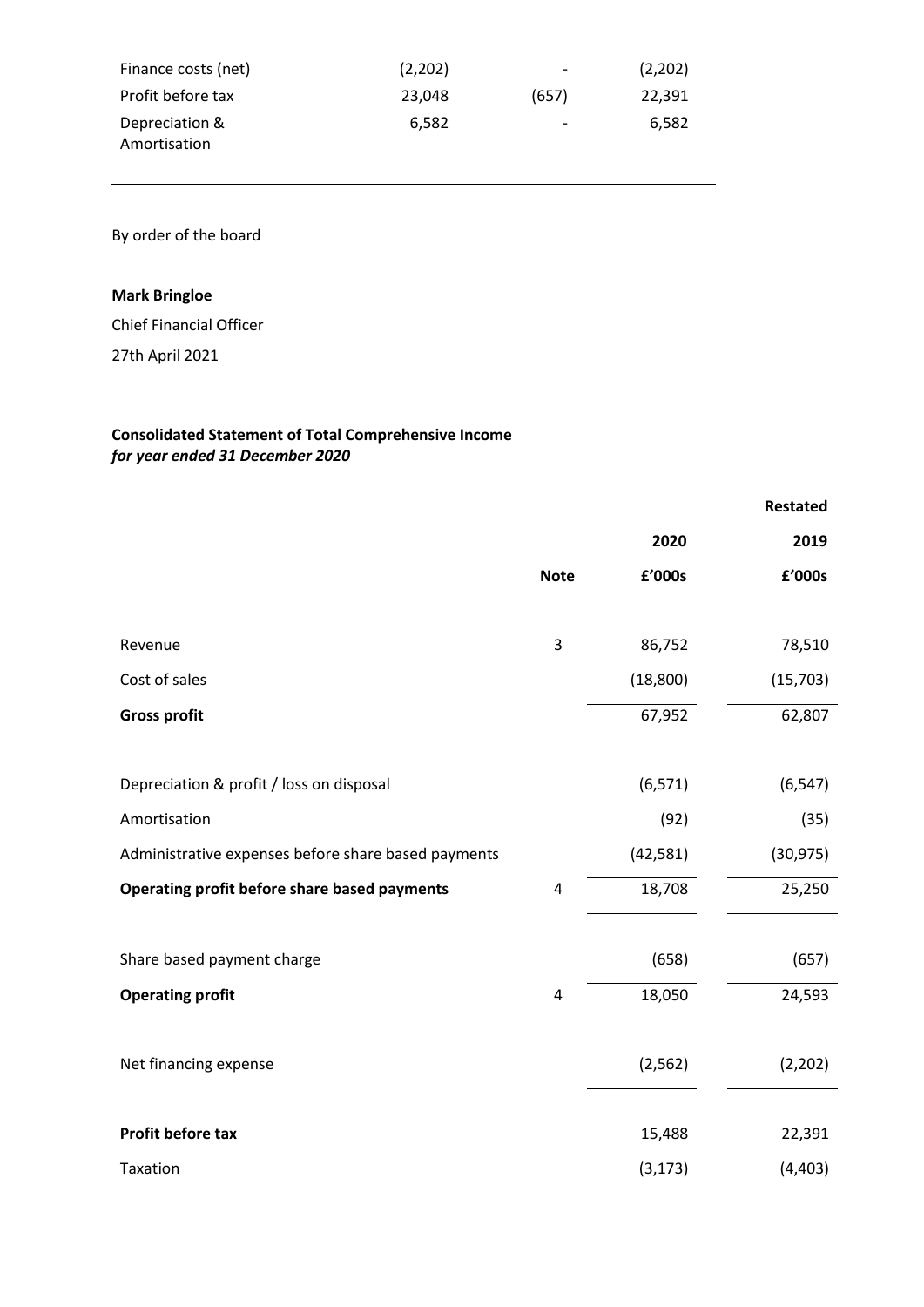| Profit and total comprehensive income for the year<br>attributable to the owners of the company | 12,315 | 17,988 |      |
|-------------------------------------------------------------------------------------------------|--------|--------|------|
| <b>Earnings per share</b>                                                                       |        |        |      |
| Basic earnings per share (pence)                                                                | 5      | 10.8   | 16.4 |
| Diluted earnings per share (pence)                                                              | 5      | 10.6   | 16.0 |

j.

The above results were derived from continuing operations.

# **Consolidated Statement of Financial Position** *as at 31 December 2020*

|                               |             |         | Restated |
|-------------------------------|-------------|---------|----------|
|                               |             | 2020    | 2019     |
| <b>Assets</b>                 | <b>Note</b> | £'000s  | £'000s   |
| <b>Non-current assets</b>     |             |         |          |
| Property, plant and equipment | 6           | 2,187   | 1,637    |
| Right of use assets           | 6           | 13,081  | 9,857    |
| Intangible assets             | 6           | 234     | 175      |
| Deferred tax assets           |             | 112     | 112      |
|                               |             | 15,614  | 11,781   |
| <b>Current assets</b>         |             |         |          |
| Trade and other receivables   | 8           | 147,931 | 127,656  |
| Corporation tax receivable    |             | 439     |          |
| Cash and cash equivalents     |             | 8,220   | 2,270    |
|                               |             | 156,590 | 129,926  |
|                               |             |         |          |
| <b>Total assets</b>           |             | 172,204 | 141,707  |
|                               |             |         |          |
| <b>Equity and liabilities</b> |             |         |          |
| <b>Equity</b>                 |             |         |          |
| Share capital                 |             | 58      | 55       |
| Share premium                 |             | 16,161  | 9,235    |
| Share based payments reserve  |             | 1,699   | 1,041    |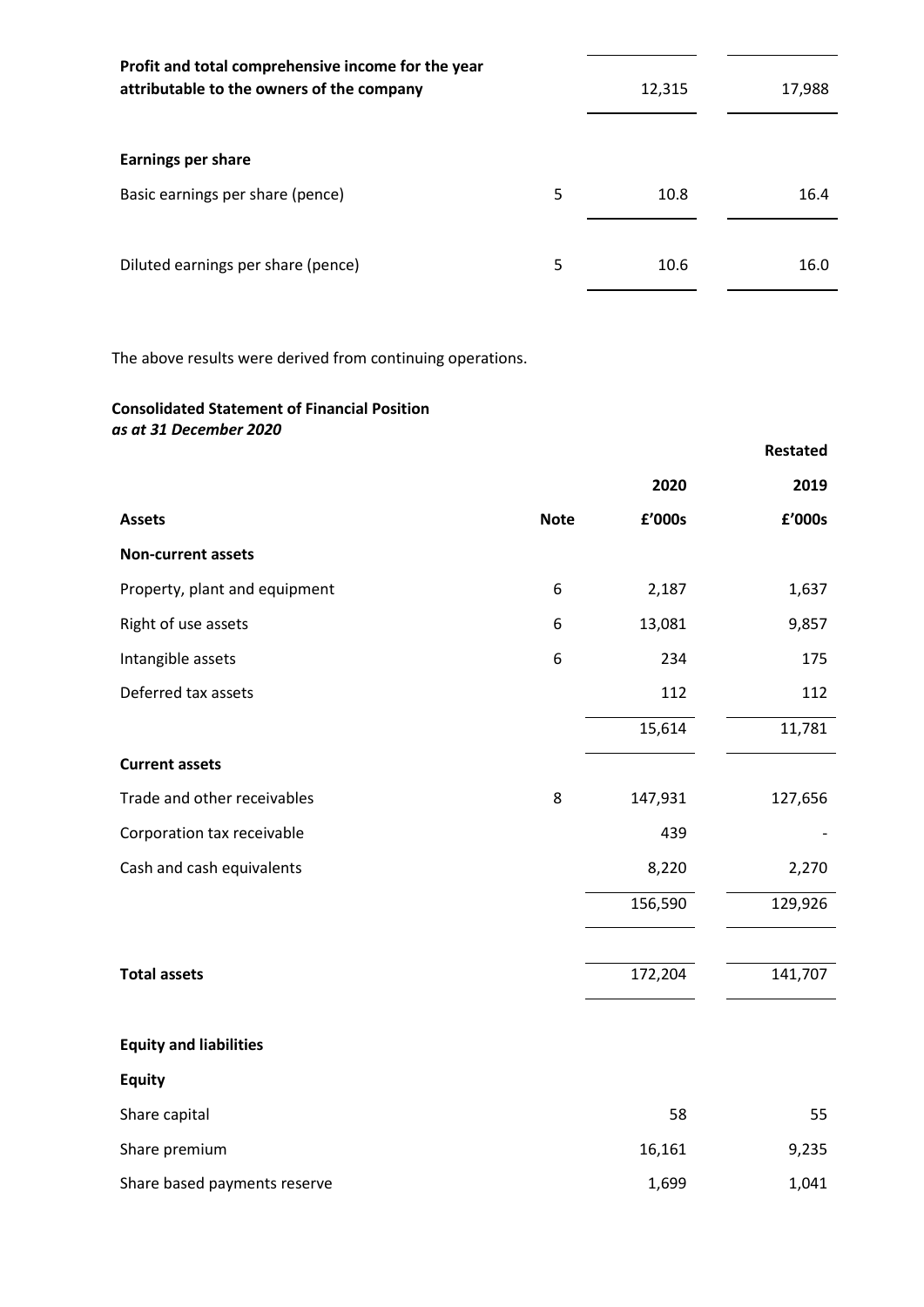| Retained earnings                                |   | 92,520  | 81,365  |
|--------------------------------------------------|---|---------|---------|
| Equity attributable to the owners of the Company |   | 110,438 | 91,696  |
|                                                  |   |         |         |
| <b>Non-current liabilities</b>                   |   |         |         |
| Other interest-bearing loans and borrowings      | 9 | 3,681   |         |
| Lease liabilities                                | 9 | 8,945   | 5,422   |
| Deferred tax liabilities                         |   | 32      | 32      |
|                                                  |   | 12,658  | 5,454   |
|                                                  |   |         |         |
| <b>Current liabilities</b>                       |   |         |         |
| Other interest-bearing loans and borrowings      | 9 | 31,294  | 28,167  |
| Lease liabilities                                | 9 | 4,753   | 4,885   |
| Trade and other payables                         |   | 9,505   | 7,915   |
| <b>Corporation tax liability</b>                 |   | 3,556   | 3,590   |
|                                                  |   | 49,108  | 44,557  |
|                                                  |   |         |         |
| <b>Total liabilities</b>                         |   | 61,766  | 50,011  |
|                                                  |   |         |         |
| <b>Total equity and liabilities</b>              |   | 172,204 | 141,707 |

The financial statements were approved by the Board of Directors and authorised for issue on 27 April 2021. They were signed on its behalf by:

# **Mark Bringloe**

Chief Financial Officer 27th April 2021

**Consolidated Statement of Changes in Equity**

*for the year ended 31 December 2020*

|                |                |                | <b>Share</b>    |                 |        |
|----------------|----------------|----------------|-----------------|-----------------|--------|
|                |                |                | <b>Based</b>    |                 |        |
| <b>Share</b>   | <b>Share</b>   | <b>Merger</b>  | <b>Payments</b> | <b>Retained</b> |        |
| <b>Capital</b> | <b>Premium</b> | <b>Reserve</b> | <b>Reserve</b>  | <b>Earnings</b> | Total  |
| f'000s         | f'000s         | f'000s         | £'000s          | £'000s          | £'000s |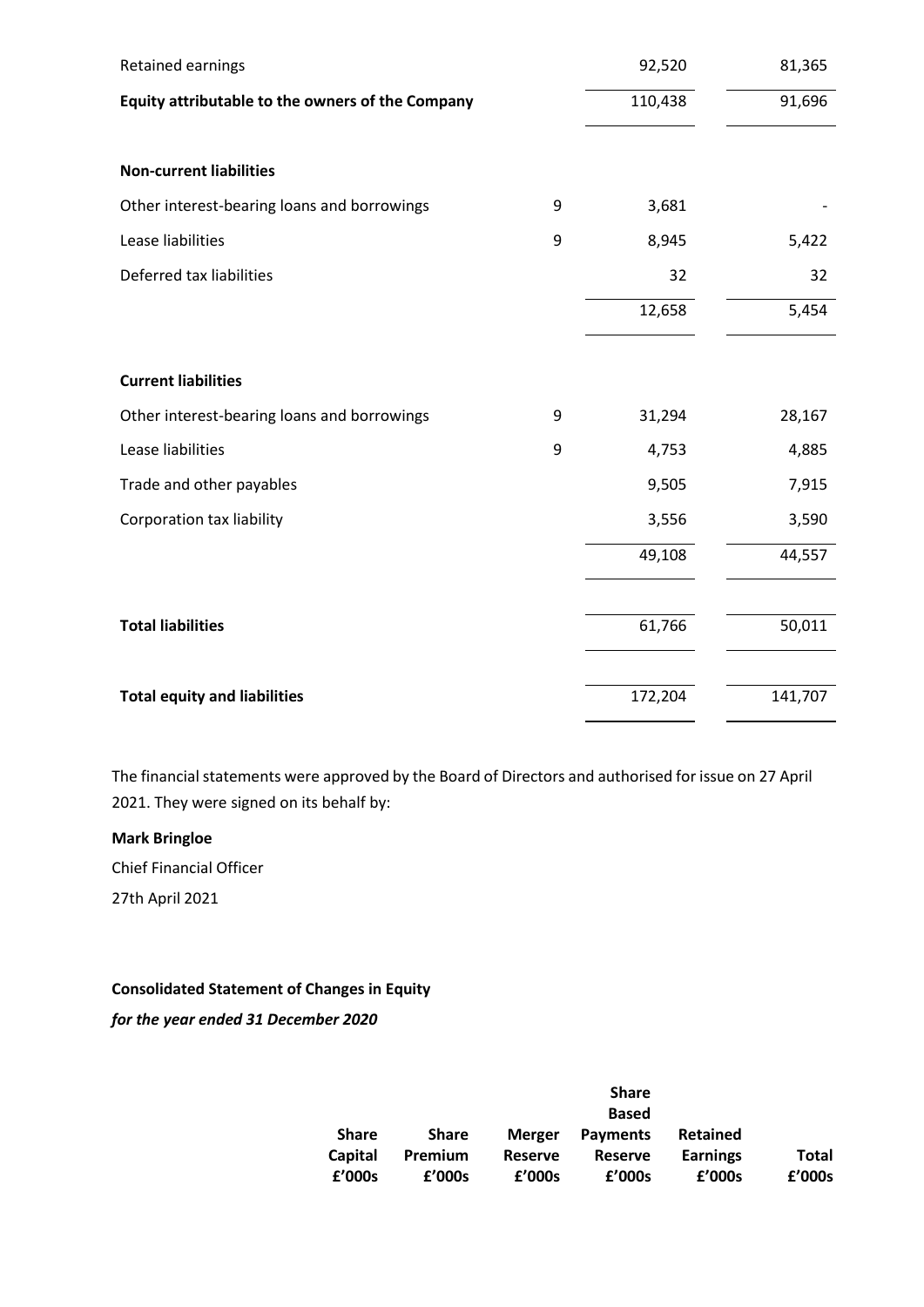| At 1 January 2019                              | 55 | 9,235  | 384   | 66,127   | 75,801   |
|------------------------------------------------|----|--------|-------|----------|----------|
| Profit for the year and<br>total comprehensive |    |        |       |          |          |
| income                                         |    |        |       | 17,988   | 17,988   |
| Issue of share capital                         |    |        |       |          |          |
| Increase in share<br>premium                   |    |        |       |          |          |
| Share based payment<br>charge                  |    |        | 657   |          | 657      |
| Dividends                                      |    |        |       | (2,750)  | (2,750)  |
| At 31 December 2019                            | 55 | 9,235  | 1,041 | 81,365   | 91,696   |
| Profit for the year and<br>total comprehensive |    |        |       | 12,315   |          |
| income                                         |    |        |       |          | 12,315   |
| Issue of share capital                         | 3  |        |       |          | 3        |
| Increase in share<br>premium                   |    | 6,926  |       |          | 6,926    |
| Share based payment<br>charge                  |    |        | 658   |          | 658      |
| Dividends                                      |    |        |       | (1, 160) | (1, 160) |
| At 31 December 2020                            | 58 | 16,161 | 1,699 | 92,520   | 110,438  |

# **Consolidated Statement of Cash Flows** *for the year ended 31 December 2020*

|                                            |             |        | <b>Restated</b> |
|--------------------------------------------|-------------|--------|-----------------|
|                                            |             | 2020   | 2019            |
|                                            | <b>Note</b> | f'000s | f'000s          |
| Cash flows from operating activities       |             |        |                 |
| Profit for the year                        |             | 12,315 | 17,988          |
| Adjustments for:                           |             |        |                 |
| Depreciation and profit / loss on disposal | 6           | 6,571  | 6,547           |
| Amortisation                               |             | 92     | 35              |
| Financial expense                          |             | 2,562  | 2,202           |
| Share based payment charge                 |             | 658    | 657             |
| Taxation                                   |             | 3,173  | 4,403           |
|                                            |             | 25,371 | 31,832          |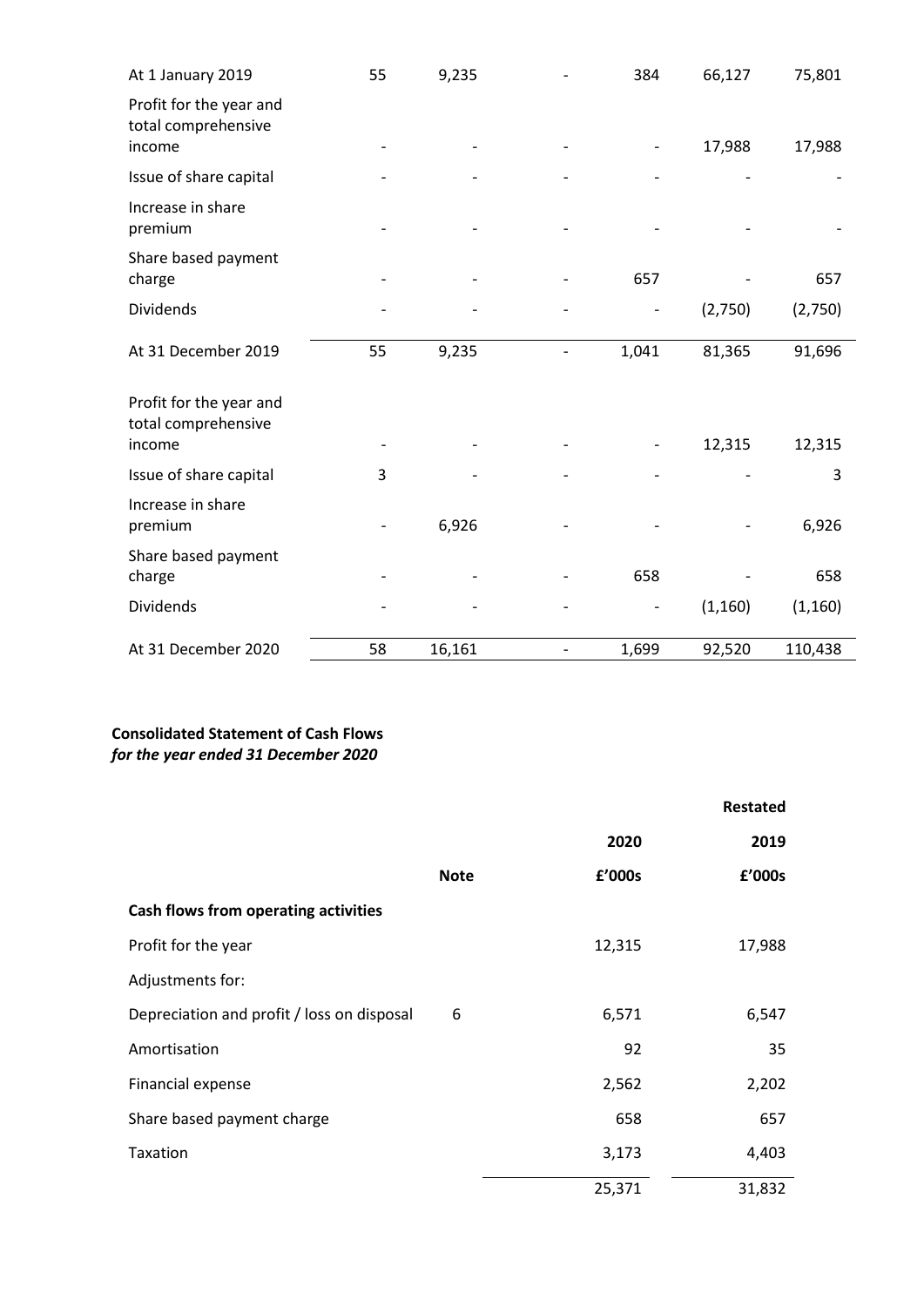# **Working capital adjustments**

| Increase in trade and other receivables                 | (20, 686) | (26, 294) |
|---------------------------------------------------------|-----------|-----------|
| Increase in trade and other payables                    | 1,588     | 694       |
| Cash generated from operations                          | 6,273     | 6,232     |
| Interest paid                                           | (2, 422)  | (1,797)   |
| Tax paid                                                | (3,646)   | (5, 230)  |
| Net cash from operating activities                      | 205       | (795)     |
| Cash flows from investing activities                    |           |           |
| Proceeds from sale of property, plant and<br>equipment  | 853       | 374       |
| Acquisition of property, plant and<br>equipment         | (223)     | (802)     |
| Investment in intangible fixed assets                   | (150)     | (210)     |
| Receipt of directors loan receivable                    | 415       |           |
| Net cash from investing activities                      | 895       | (638)     |
| <b>Cash flows from financing activities</b>             |           |           |
| Net proceeds from the issue of share<br>capital         | 6,929     |           |
| Proceeds from new loans                                 | 12,924    | 18,355    |
| Repayment of borrowings                                 | (6, 257)  | (10, 920) |
| Lease payments                                          | (7, 586)  | (6, 514)  |
| Dividends paid                                          | (1, 160)  | (2,750)   |
| Net cash from financing activities                      | 4,850     | (1,829)   |
| Net increase/(decrease) in cash and cash<br>equivalents | 5,950     | (3, 262)  |
| Cash and cash equivalents at 1 January                  | 2,270     | 5,532     |
| Cash and cash equivalents at 31<br><b>December</b>      | 8,220     | 2,270     |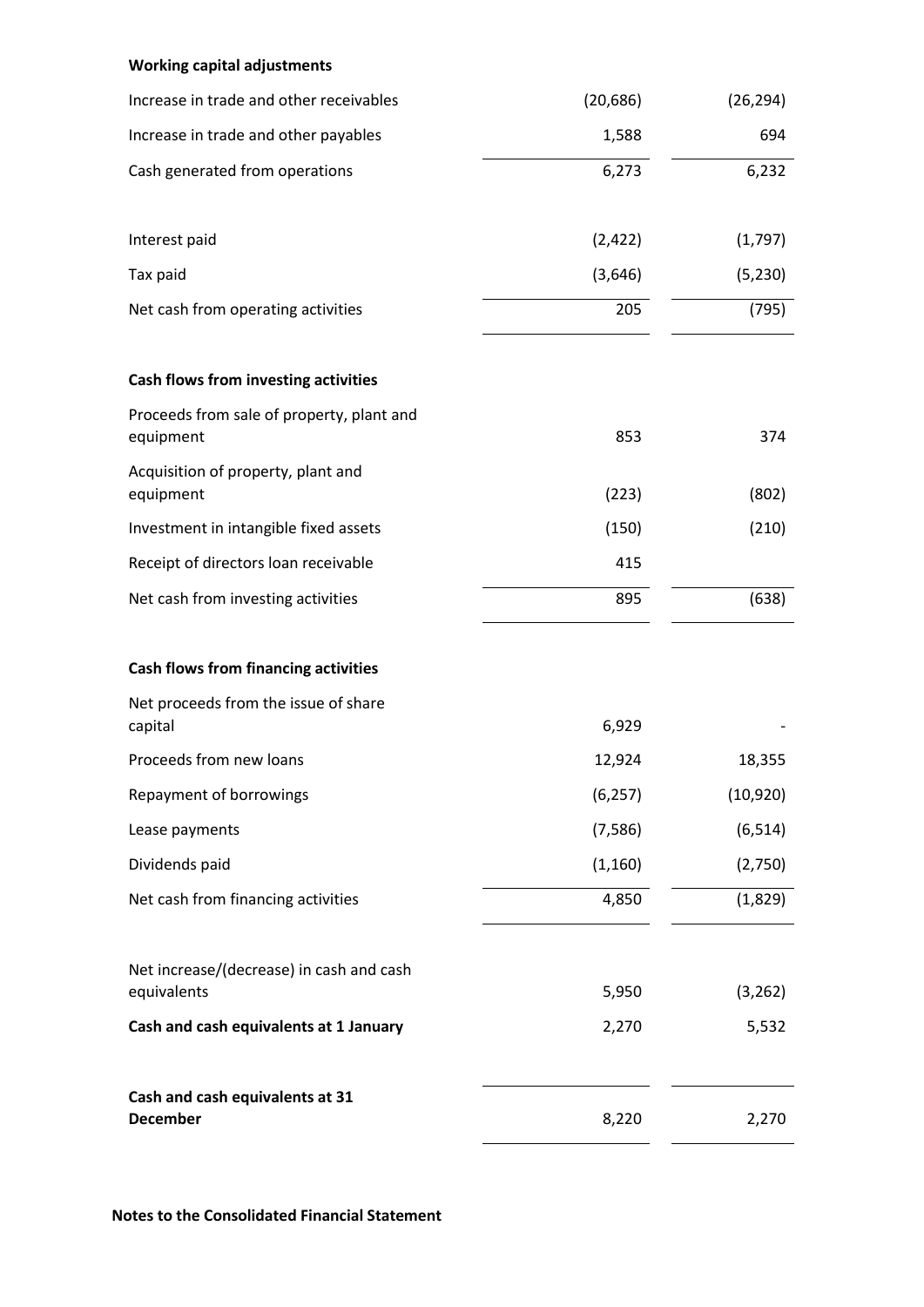# **1. Basis of Preparation and Principal Activity**

Whilst the financial information included in this preliminary announcement has been prepared on the basis of the requirements of International Accounting Standards in conformity with the requirements of the Companies Act 2006 and effective at 31 December 2020, this announcement does not itself contain sufficient information to comply with International Accounting Standards.

The financial information set out in this preliminary announcement does not constitute the group's statutory financial statements for the years ended 31 December 2020 or 2019 but is derived from those financial statements.

Statutory financial statements for 2019 have been delivered to the registrar of companies and those for 2020 will be delivered in due course. The auditors have reported on those financial statements; their reports were (i) unqualified and (ii) did not contain a statement under section 498 (2) or (3) of the Companies Act 2006.

The financial statements are presented in Pounds Sterling, being the functional currency of the Group, generally rounded to the nearest thousand.

The annual financial statements have been prepared on the historical cost basis.

The principal activity of the Group is the provision of credit hire and associated legal services.

The Company is a public limited company, which is listed on the Alternative Investment Market of the London Stock Exchange and incorporated and domiciled in the UK. The address of its registered address office is 5<sup>th</sup> Floor, The Plaza, 100 Old Hall Street, Liverpool, L3 9QJ.

#### **Going concern**

The health and wellbeing of our people and clients is paramount, and steps have been taken to allow our staff to be able to work on an agile basis in order to follow social distancing, lockdown and selfisolation measures and to mitigate the impact on client service.

Bond Turner, the Group's Legal Services division, initially moved most of its staff to remote working whilst remaining fully operational, most staff returning to the office in July 2020 having undertaken and implemented the Group's COVID-19 risk assessment and office adaptations. The progression and settlement of cases being aided by moves from the Ministry of Justice (MoJ), supported by the Judiciary, to allow the remote operation of courts through online and telephone hearings, albeit we initially saw reductions in cash collections against our original forecasts pre COVID, however, these reductions have not been as significant as first envisaged and remain significantly ahead of the same period last year.

Within EDGE, the Group's Credit Hire division, vehicles continue to be delivered and collected by staff who are protected in line with government guidelines, and whilst the Group saw a sharp fall in new business activity immediately post lockdown, levels have subsequently increased, as the number of vehicles on the road has risen, reaching record levels in the summer and autumn of 2020. Thereafter, vehicle numbers have declined as further regional and national measures have been implemented by the Government, impacting activity levels, albeit a reduction in competition during 2020 has led to an increase in our introducer base which is expected to generate additional opportunities for the Group into 2021.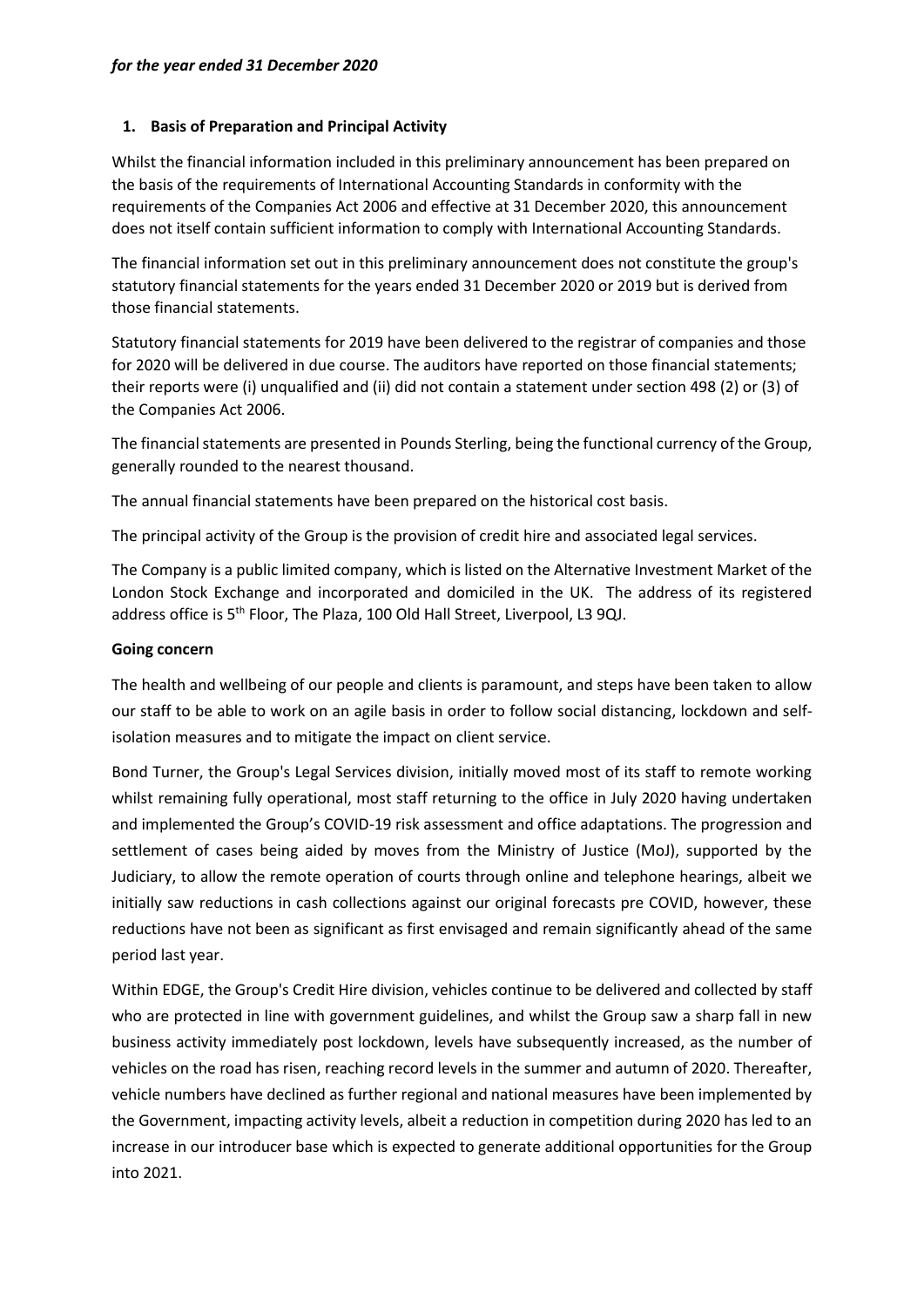Group trading for FY-2021 continues to be impacted by the effects of COVID-19 as the number of vehicles on the road declines during a period of lockdown and cash collections have yet to return to the level we would expect in normal circumstances given the investment made in our legal services business. However, the expansion of the vaccination programme and release of national lockdown in April 2021 has resulted in an increase in opportunities and vehicles on the road, consistent with the trends seen in 2020. Nonetheless, there must remain uncertainty as to the eventual impact over an extended period of time. Whilst there will inevitably be fewer vehicles on the road whilst government restrictions remain in place, key workers (who form a significant proportion of the Group's customers) and other road users will continue to require the services of the Group. The Group's policy of driving cash generation remains a key focus and the progression of its significant caseload portfolio by litigators within Bond Turner is being fully maintained following the successful transition to remote working.

The current situation is unprecedented and the overall economic impact is currently unknown. While the Board is encouraged by the resilience shown by the Group and its employees to date, the impact on FY-2021 cannot as yet be fully assessed. However, these uncertain times are resulting in opportunities for the Group to both grow market share within the core business and take advantage of opportunities as they arise in other areas within the legal services arena.

The Group has a strong balance sheet with a conservative gearing level and good liquidity with headroom within its funding facilities, which include a revolving credit facility of £8.0 million with HSBC Bank plc (due for repayment in September 2022) and an invoice discounting facility of £18.5 million with Secure Trust Bank plc (due for renewal in December 2022).

The refinancing activities and placing in the year described in the Financial Review within the Strategic Report, alongside the core business being cash generative, means that the Board remains confident that the Group is in a strong financial position and is well placed to weather the current worldwide uncertainty and to take advantage of further opportunities in a more stable future environment.

The Directors have prepared trading and cash flow forecasts for the period ended December 2022, against which the impact of various sensitivities have been considered covering the level of cash receipts and the volume of work taken on. The Group has the ability to improve cash flow and headroom from a number of factors that are within the direct control of management, examples of which could be by limiting the level of new business within EDGE, managing the level of investment in people and property within Bond Turner or by limiting the investment in the VW emissions case. These factors allow management to balance any potential shortfall in cash receipts and headroom against forecast levels, something the Directors have been doing for many years, such that the Group maintains adequate headroom within its facilities.

It is in that context that the Directors have a reasonable expectation that the Group will have adequate cash headroom. The Group continues to trade profitably and early indications for growth in the current year are positive. Accordingly, the directors continue to adopt the going concern basis in preparing the consolidated financial statements.

# **2. Critical Accounting Judgements and Key Sources of Estimation Uncertainty**

In the application of the Group's accounting policies, management is required to make judgements, estimates and assumptions about the carrying value of assets and liabilities that are not readily apparent from other sources. The estimates and underlying assumptions are based on historical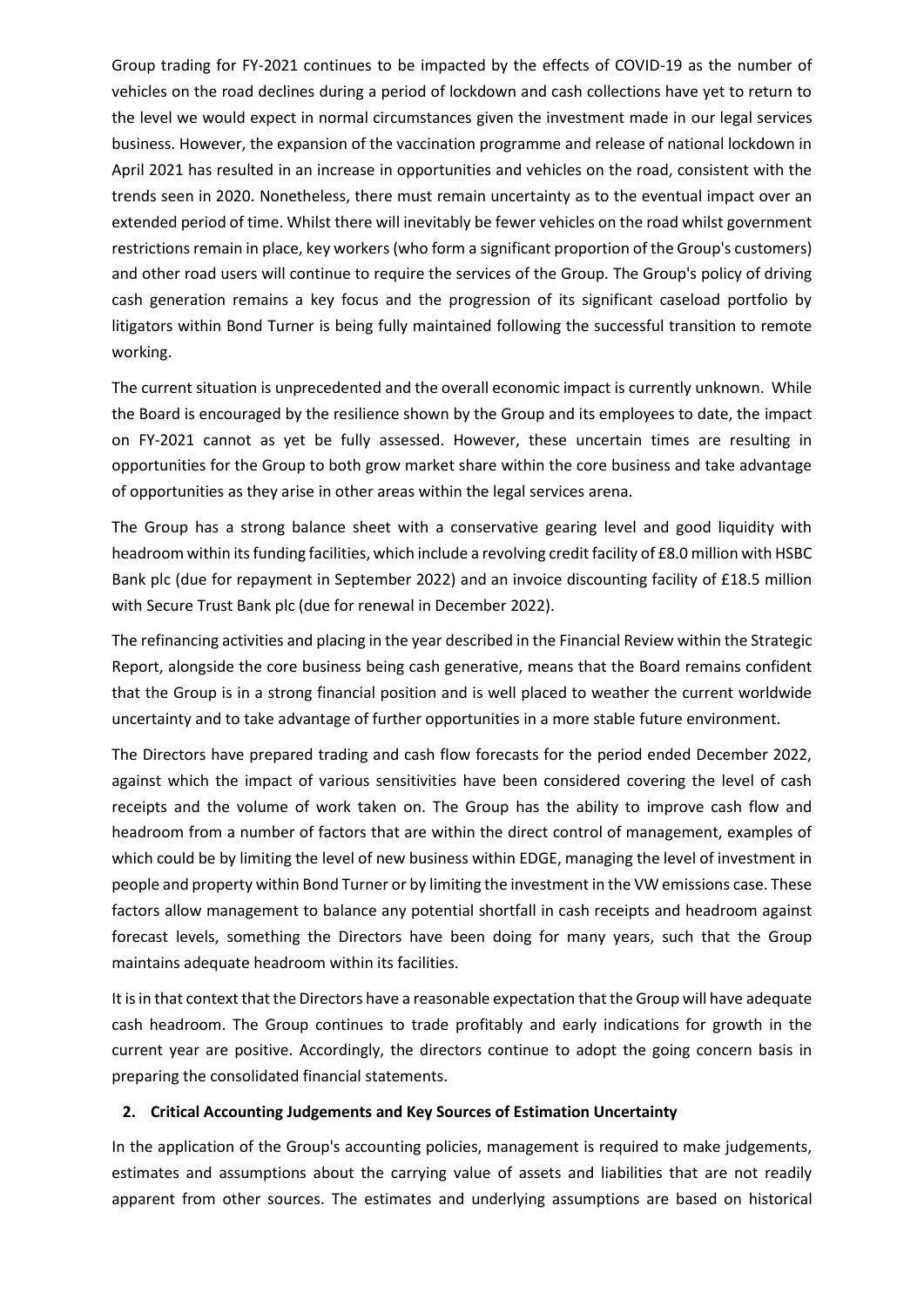experience and other factors that are considered to be relevant. Actual results may differ from these estimates.

The estimates and underlying assumptions are reviewed on an ongoing basis. Revisions to accounting estimates are recognised in the period in which the estimate is revised if the revision affects only that period, or in the period of revision and prior periods if the revision affects both current and prior periods.

The key sources of estimation uncertainty that have a significant effect on the amounts recognised in the financial statements are described below.

# **Credit Hire**

Due to the nature of the business, there are high levels of trade receivables at the year end, and therefore a risk that some of these balances may be irrecoverable. A review of the Group's policy for accounting for impairment of these trade receivables as well as expected credit losses is carried out where debts are assessed and provided against when the recoverability of these balances is considered to be uncertain.

Revenue is accrued on a daily basis, after adjustment on a portfolio basis for an estimation of the recovery of those credit hire charges based on historical settlement rates and the age of the debt. This adjustment is made to ensure that revenue is only recognised to the extent that it is highly probable that a significant reversal of revenue will not occur upon settlement of a customer's claim. Revenue recognised is updated on settlement once the amount of fees that will be recovered is known.

The settlement percentages applied and expected credit loss provisions are judgemental and revenue and trade receivables are sensitive to these judgements. If the settlement percentages applied in calculating revenue were reduced by 1% it would reduce credit hire revenue and receivables (£51.6 million and £91.8 million respectively) by £1.9 million.

#### **Legal Services**

The Group carries an element of accrued income, the valuation of which reflects the estimated level of recovery on successful settlement by reference to historical recovery rates or the lowest level of fees payable by reference to the stage of completion of those credit hire cases. Where we have not had an admission of liability no value is attributed to those case files.

Accrued income is also recognised in respect of serious injury and housing disrepair claims, only where we have an admission of liability and by reference to the work undertaken in pursuing a settlement for our clients, taking into account the risk associated with the individual claim and expected future value of fees from those claims on a claim by claim basis.

For both credit hire and legal services, the historical settlement rates used in determining the carrying value may differ from the rates at which claims ultimately settle. This represents an area of key estimation uncertainty for the Group.

# 3. **Segmental Reporting**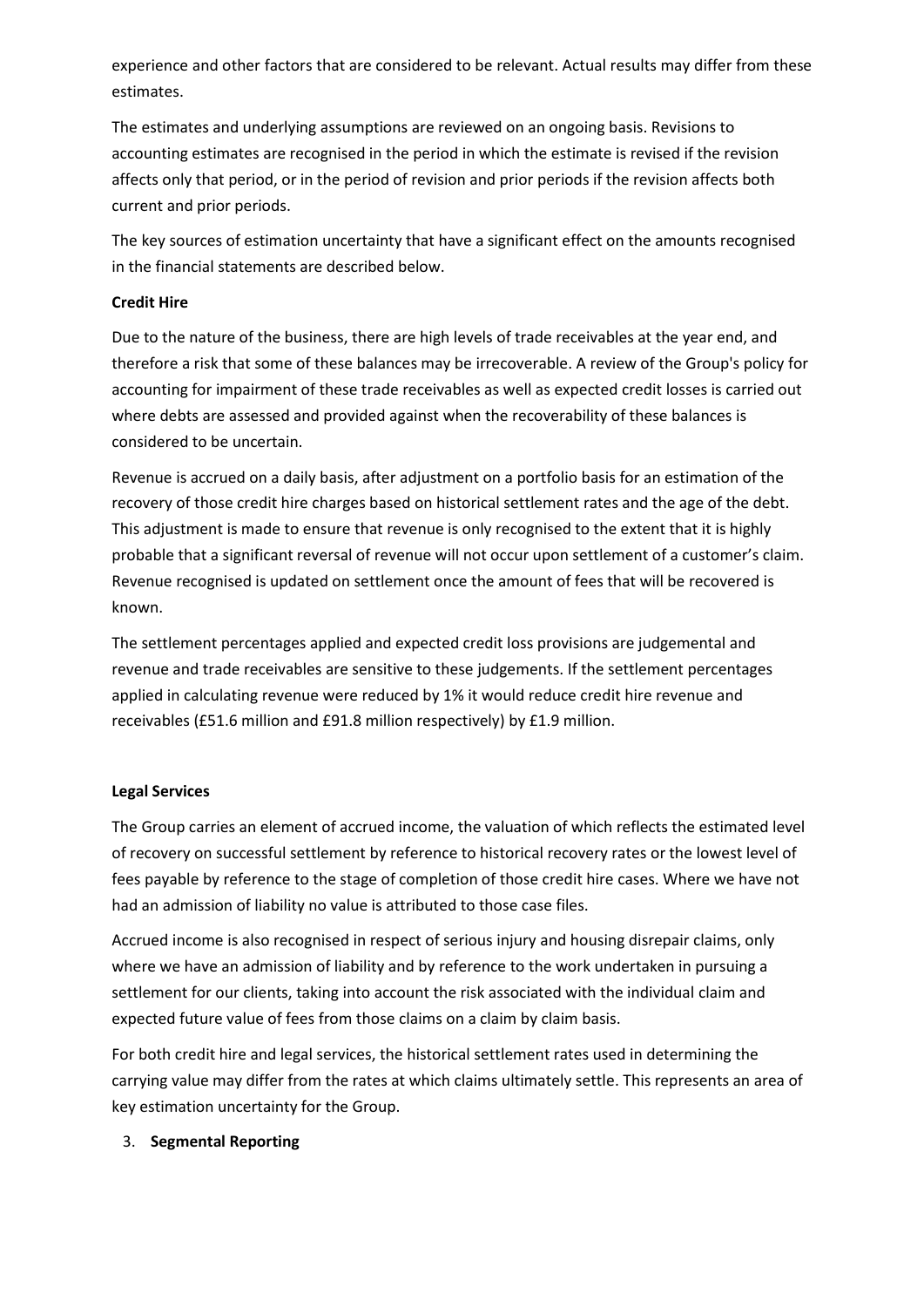The Group's reportable segments are as follows:

- the provision of credit hire vehicles to individuals who have had a non-fault accident, and
- associated legal services in the support of the individual provided with a vehicle by the Group and other legal service activities

Management monitors the operating results of business segments separately for the purpose of making decisions about resources to be allocated and of assessing performance.

#### **Year ended 31 December 2020**

|                                                                                           |                    |                       | <b>VW Class</b> | <b>Group and</b>     |              |
|-------------------------------------------------------------------------------------------|--------------------|-----------------------|-----------------|----------------------|--------------|
|                                                                                           | <b>Credit Hire</b> | <b>Legal Services</b> | <b>Action</b>   | <b>Central Costs</b> | Consolidated |
|                                                                                           | £'000s             | £'000s                | £'000s          | £'000s               | £'000s       |
| <b>Revenues</b>                                                                           |                    |                       |                 |                      |              |
| Third party                                                                               | 51,591             | 35,161                |                 |                      | 86,752       |
| <b>Total revenues</b>                                                                     | 51,591             | 35,161                | $\overline{a}$  |                      | 86,752       |
| <b>Profit before taxation</b>                                                             | 17,892             | 2,817                 | (2,906)         | (2, 314)             | 15,488       |
| Net cash from operations                                                                  | (15)               | 3,287                 | (2,906)         | (161)                | 205          |
| Depreciation, amortisation<br>and gain on disposal of<br>property, plant and<br>equipment | 5,492              | 1,173                 |                 |                      | 6,665        |
| <b>Segment assets</b>                                                                     | 125,055            | 45,789                |                 | 1,360                | 172,204      |
| Capital expenditure                                                                       | 4,238              | 900                   |                 |                      | 5,138        |
| <b>Segment liabilities</b>                                                                | 39,521             | 16,886                | 2,251           | 3,108                | 61,766       |

**Year ended 31 December 2019**

|                                   | <b>VW Class</b> | Group and            |              |
|-----------------------------------|-----------------|----------------------|--------------|
|                                   |                 | <b>Central Costs</b> |              |
| <b>Credit Hire</b> Legal Services | <b>Action</b>   |                      | Consolidated |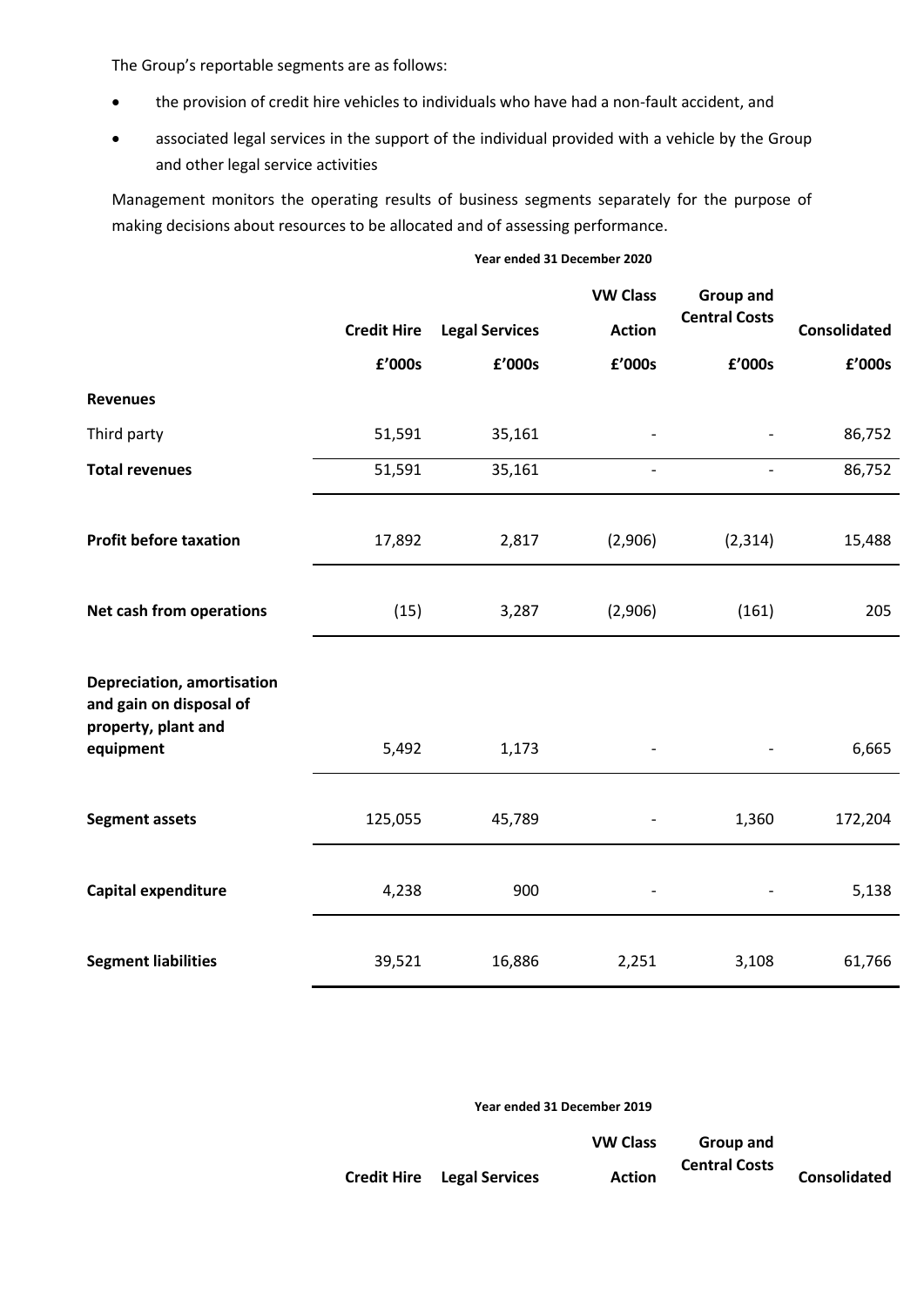|                                                                                                  | £'000s   | £'000s | £'000s            | £'000s   | £'000s  |
|--------------------------------------------------------------------------------------------------|----------|--------|-------------------|----------|---------|
| <b>Revenues</b>                                                                                  |          |        |                   |          |         |
| Third party                                                                                      | 47,981   | 30,529 |                   |          | 78,510  |
| <b>Total revenues</b>                                                                            | 47,981   | 30,529 | $\qquad \qquad -$ |          | 78,510  |
| <b>Profit before taxation</b>                                                                    | 17,915   | 6,857  | (935)             | (1, 446) | 22,391  |
| Net cash from operations                                                                         | (1, 360) | 1,227  | (935)             | 273      | (795)   |
| <b>Depreciation, amortisation</b><br>and gain on disposal of<br>property, plant and<br>equipment | 5,767    | 815    |                   |          | 6,582   |
| <b>Segment assets</b>                                                                            | 97,177   | 44,351 |                   | 179      | 141,707 |
| Capital expenditure                                                                              | 2,527    | 1,175  |                   |          | 3,702   |
| <b>Segment liabilities</b>                                                                       | 30,765   | 18,935 |                   | 311      | 50,011  |

Interest income/expense and income tax are not measured on a segment basis.

# **4. Operating Profit**

Operating profit is arrived at after charging:

|                                                   | 2020   | 2019   |
|---------------------------------------------------|--------|--------|
|                                                   | £'000s | £'000s |
|                                                   |        |        |
| Depreciation on owned assets                      | 474    | 267    |
| Depreciation on right of use assets               | 6,333  | 6,388  |
| Amortisation                                      | 91     | 35     |
|                                                   |        |        |
| Share based payments                              | 658    | 657    |
| Gain on disposal of property, plant and equipment | (236)  | (108)  |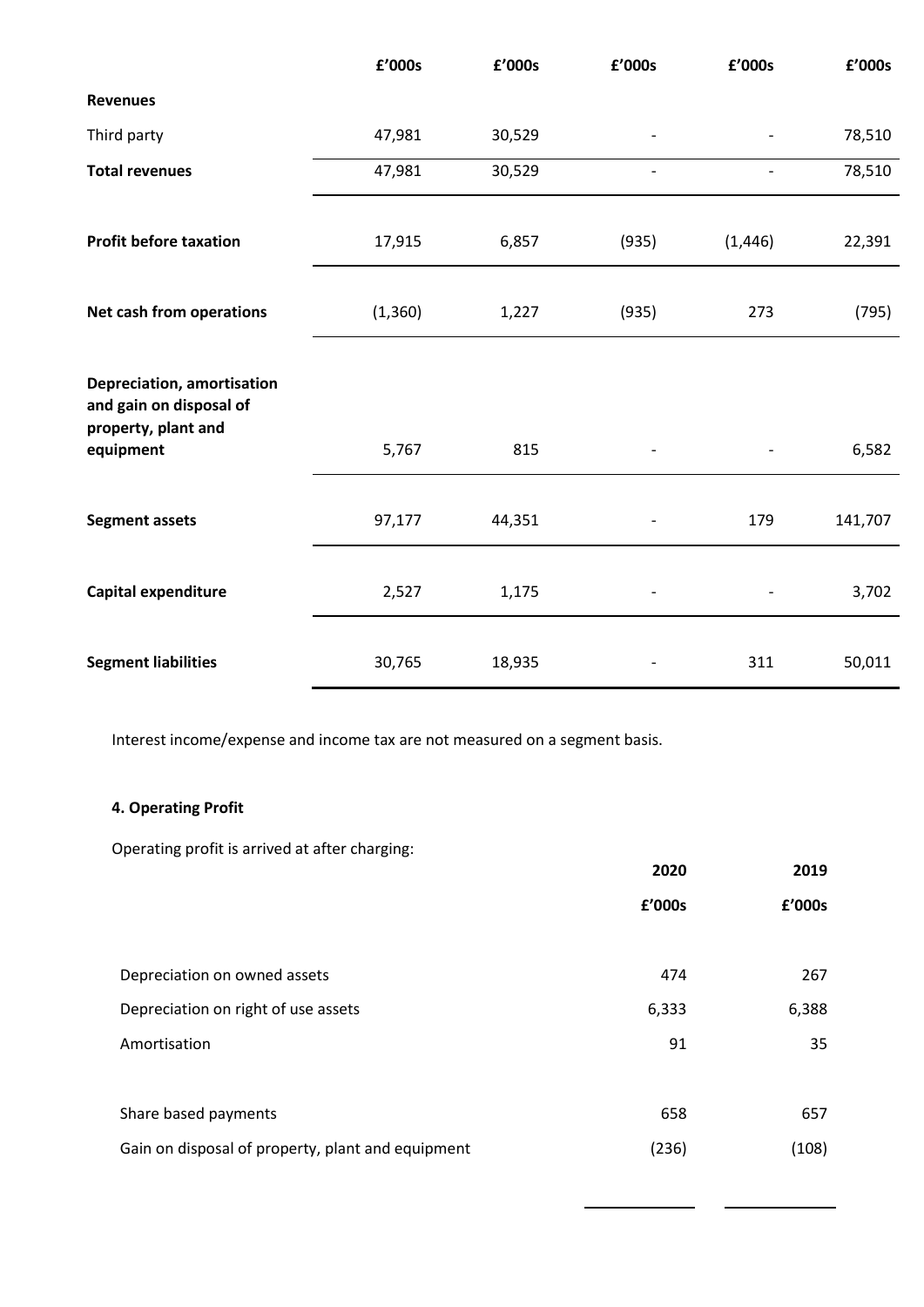There were no non-recurring costs in the year ended 31 December 2020 or 2019.

Included in the above are the costs associated with the following services provided by the Company's auditor:

|                                                     | 2020   | 2019   |
|-----------------------------------------------------|--------|--------|
|                                                     | £'000s | £'000s |
| <b>Audit services</b>                               |        |        |
| Audit of the Company and the consolidated financial |        |        |
| statements                                          | 40     | 30     |
| Audit of the Company's subsidiaries                 | 89     | 78     |
|                                                     |        |        |
| <b>Total audit fees</b>                             | 129    | 108    |
| All other services                                  |        | 16     |
|                                                     |        |        |
| Total fees payable to the Company's auditor         | 129    | 124    |

# **5. Earnings Per Share**

|                                                             | 2020        | 2019        |
|-------------------------------------------------------------|-------------|-------------|
| <b>Number of shares:</b>                                    | No.         | No.         |
|                                                             |             |             |
| Weighted number of ordinary shares outstanding              | 113,550,685 | 110,000,000 |
| Effect of dilutive options                                  | 2,200,000   | 2,200,000   |
| Weighted number of ordinary shares outstanding -<br>diluted | 115,750,685 | 112,200,000 |
|                                                             |             |             |
| Earnings:                                                   | £'000s      | £'000s      |
| Profit basic and diluted                                    | 12,315      | 17,988      |
| Profit adjusted and diluted                                 | 12,975      | 18,645      |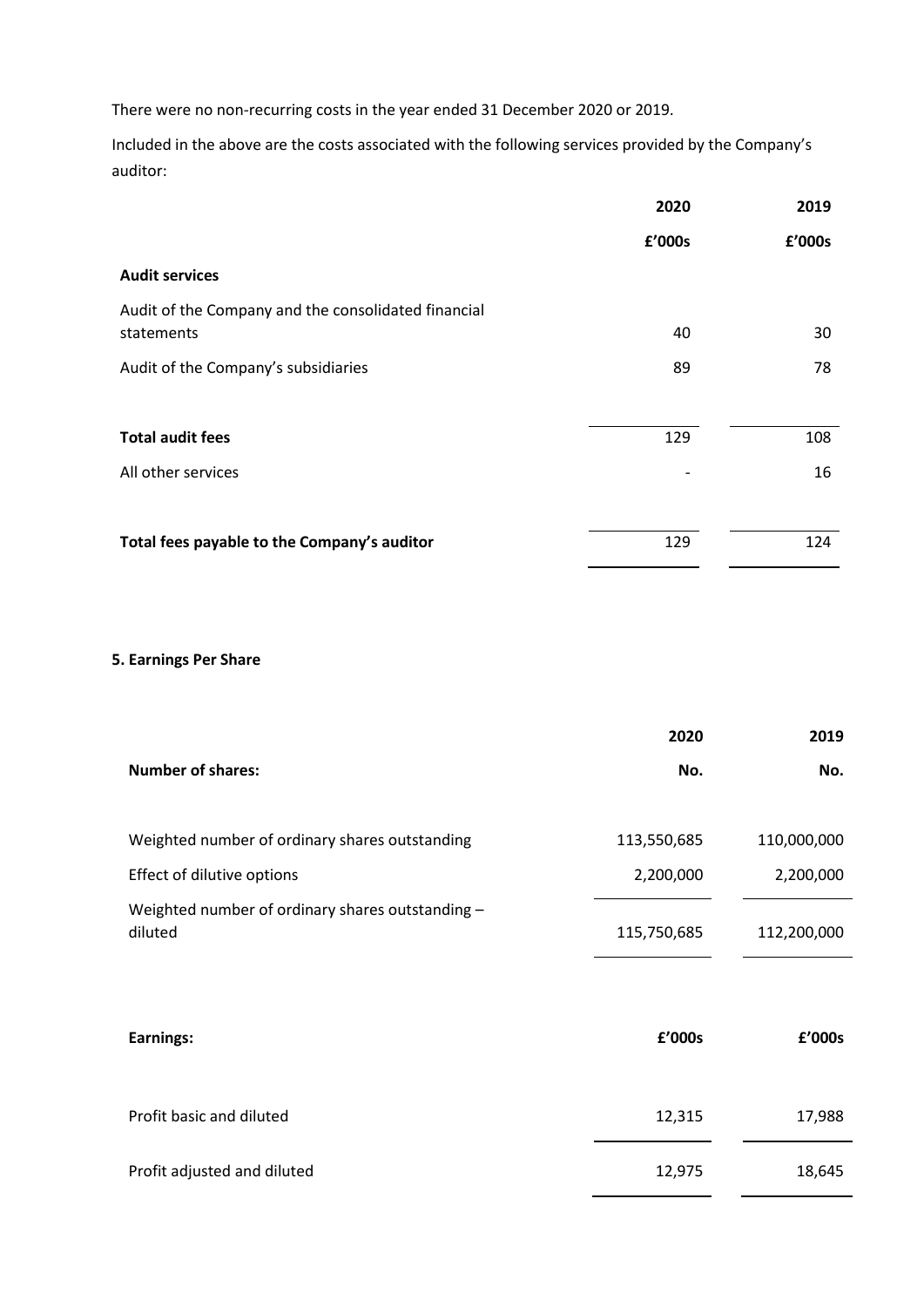| <b>Earnings per share:</b>          | Pence | Pence |
|-------------------------------------|-------|-------|
| Basic earnings per share            | 10.8  | 16.4  |
| Adjusted earnings per share         | 11.4  | 17.0  |
| Diluted earnings per share          | 10.6  | 16.0  |
| Adjusted diluted earnings per share | 11.2  | 16.6  |

The adjusted profit after tax for 2020 and adjusted earnings per share are shown before share‑based payment charges of £0.7 million (2019: £0.7 million). The Directors believe that the adjusted profit after tax and the adjusted earnings per share measures provide additional useful information for shareholders on the underlying performance of the business. These measures are consistent with how underlying business performance is measured internally. The adjusted profit after tax measure is not a recognised profit measure under IFRS and may not be directly comparable with adjusted profit measures used by other companies.

#### **6. Property, Plant and Equipment**

|                     |                 |                              | Fixtures,                    |                              |              |
|---------------------|-----------------|------------------------------|------------------------------|------------------------------|--------------|
|                     | <b>Right of</b> | Property                     | fittings &                   | <b>Office</b>                |              |
|                     | use assets      | improvements                 | equipment                    | equipment                    | <b>Total</b> |
|                     | £'000s          | £'000s                       | £'000s                       | £'000s                       | £'000s       |
| Cost                |                 |                              |                              |                              |              |
| At 1 January 2019   | 4,457           | 341                          | 794                          | 731                          | 6,323        |
| Additions           | 13,962          | 112                          | 987                          | 85                           | 15,146       |
| <b>Disposals</b>    | (1, 243)        | $\qquad \qquad \blacksquare$ |                              | (29)                         | (1, 272)     |
| At 31 December 2019 | 17,176          | 453                          | 1,781                        | 787                          | 20,197       |
| Additions           | 10,176          | 39                           | 894                          | 91                           | 11,200       |
| <b>Disposals</b>    | (2,659)         | $\qquad \qquad \blacksquare$ | $\qquad \qquad \blacksquare$ | $\qquad \qquad \blacksquare$ | (2,659)      |
| At 31 December 2020 | 24,693          | 492                          | 2,675                        | 878                          | 28,738       |

# **Depreciation**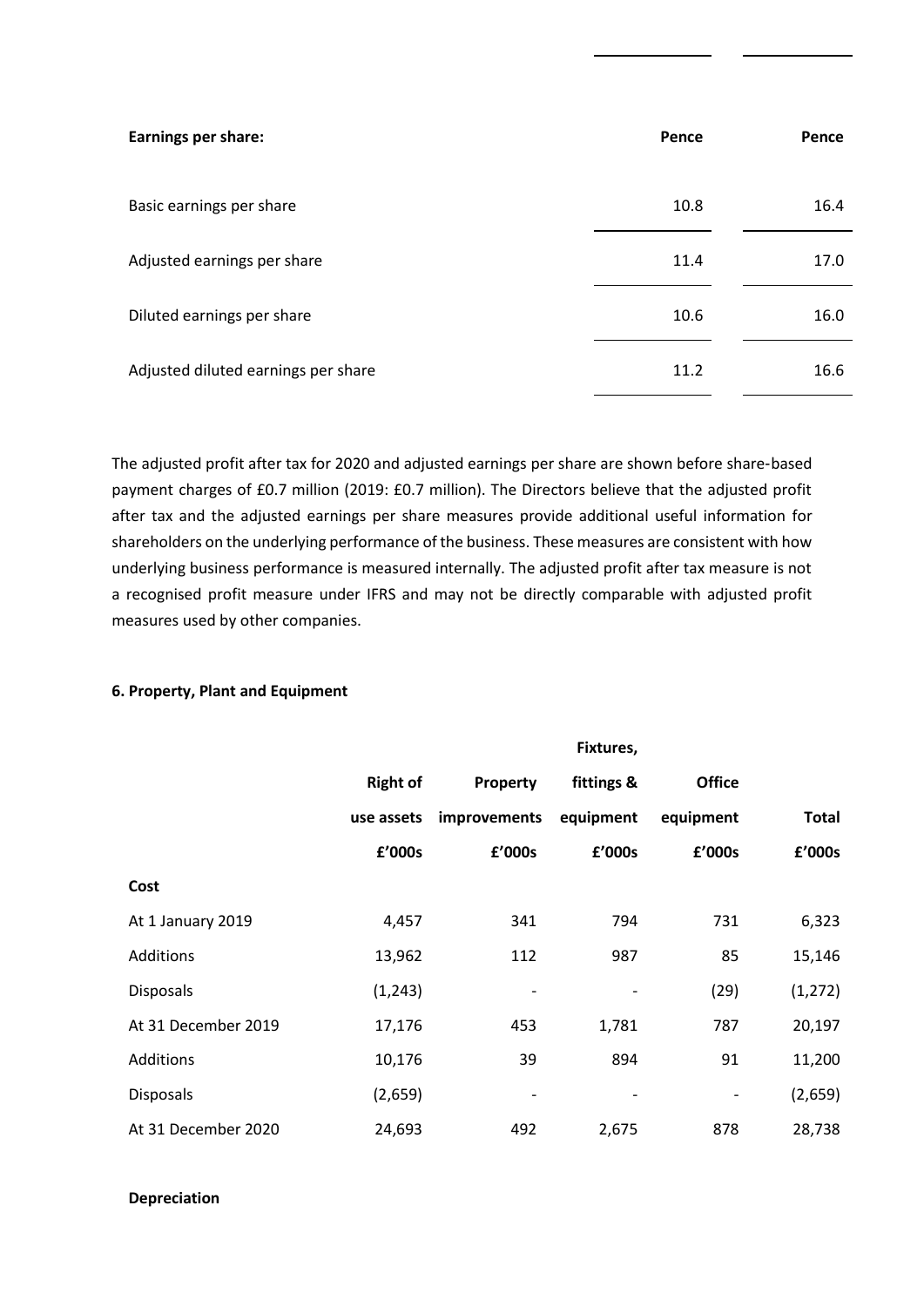| At 1 January 2019      | 1,907   | 258 | 246   | 642  | 3,053   |
|------------------------|---------|-----|-------|------|---------|
| Charge for year        | 6,388   | 15  | 214   | 38   | 6,655   |
| Eliminated on disposal | (976)   |     |       | (29) | (1,005) |
| At 31 December 2019    | 7,319   | 273 | 460   | 651  | 8,703   |
| Charge for the year    | 6,333   | 24  | 399   | 51   | 6,807   |
| Eliminated on disposal | (2,040) |     |       |      | (2,040) |
| At 31 December 2020    | 11,612  | 297 | 859   | 702  | 13,470  |
|                        |         |     |       |      |         |
| <b>Carrying amount</b> |         |     |       |      |         |
| At 31 December 2020    | 13,081  | 195 | 1,816 | 176  | 15,268  |
| At 31 December 2019    | 9,857   | 180 | 1,321 | 136  | 11,494  |

Amounts previously categorised within Motor Vehicles are all financed and as such have been recategorized and are included in the right of use assets column above.

Property, plant and equipment includes right-of-use assets with carrying amounts as follows:

| <b>Right-of-use assets</b>       | Land and<br>buildings<br>£000 | <b>Motor</b><br>vehicles<br>£000 | <b>Total</b><br>£000 |
|----------------------------------|-------------------------------|----------------------------------|----------------------|
| At 1 January 2019                |                               | 2,550                            | 2,550                |
| Depreciation charge for the year | (728)                         | (5,660)                          | (6, 388)             |
| Additions to right-of use assets | 5,547                         | 8,415                            | 13,962               |
| Disposals of right-of-use assets |                               | (267)                            | (267)                |
| At 31 December 2019              | 4,819                         | 5,038                            | 9,857                |
| Depreciation charge for the year | (920)                         | (5, 413)                         | (6, 333)             |
| Additions to right-of-use assets | 1,201                         | 8,975                            | 10,176               |
| Disposals of right-of-use assets |                               | (619)                            | (619)                |
| At 31 December 2020              | 5,100                         | 7,981                            | 13,081               |

# **7. Intangibles**

# **Intangible Assets**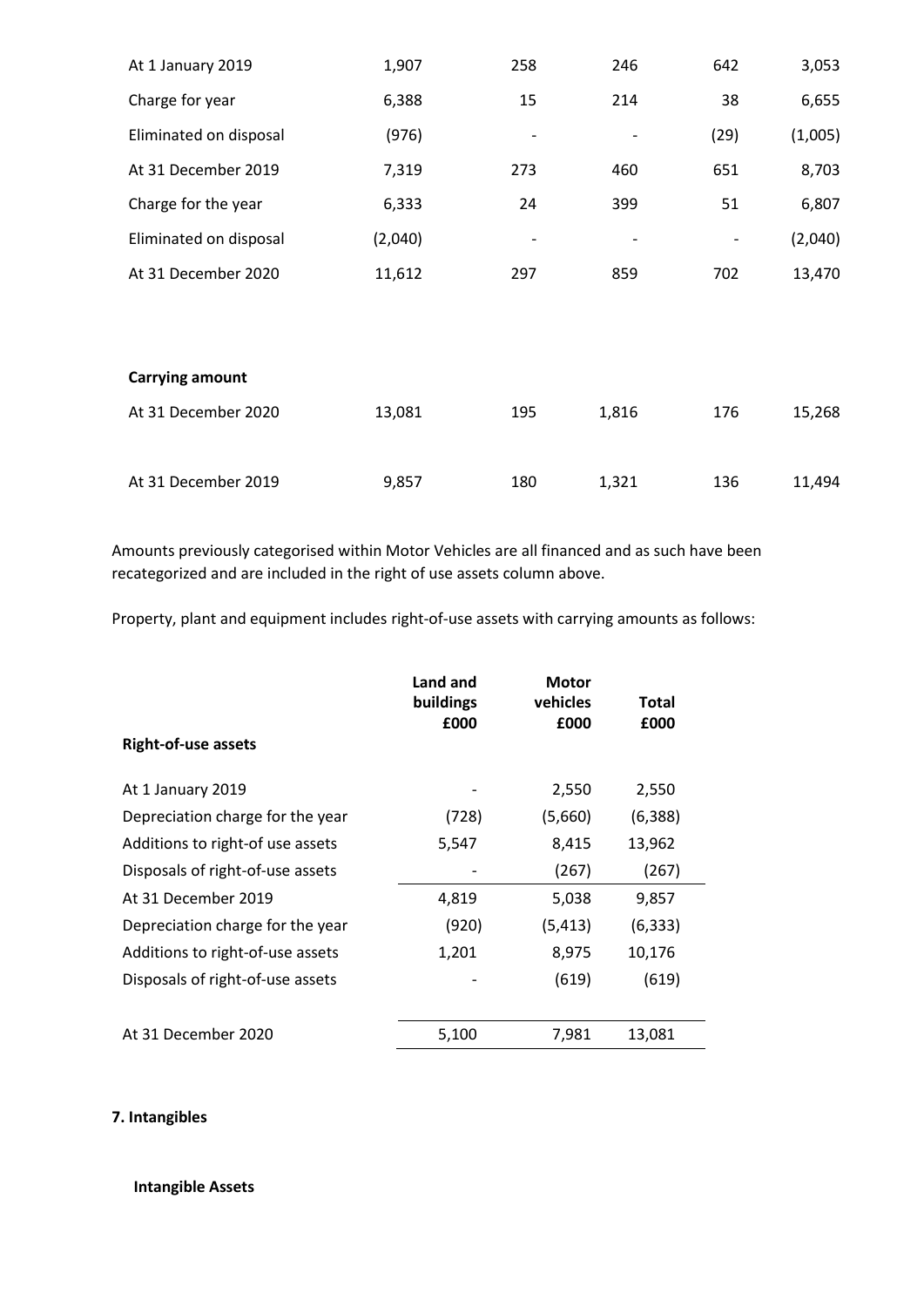|                                | Software<br>licenses |        |
|--------------------------------|----------------------|--------|
|                                | £'000s               |        |
| Cost                           |                      |        |
| At 1 January 2019              |                      |        |
| Additions                      | 210                  |        |
| At 31 December<br>2019         | 210                  |        |
| Additions                      | 151                  |        |
| At 31 December<br>2020         | 361                  |        |
| Amortisation                   |                      |        |
| At 1 January 2019              |                      |        |
| Charge for year                | 35                   |        |
| At 31 December<br>2019         | 35                   |        |
| Charge for the year            | 92                   |        |
| At 31 December<br>2020         | 127                  |        |
| <b>Carrying amount</b>         |                      |        |
| At 31 December<br>2020         | 234                  |        |
| At 31 December<br>2019         | 175                  |        |
| 8. Trade and Other Receivables |                      |        |
|                                | 2020                 | 2019   |
|                                | £'000s               | £'000s |
|                                |                      |        |

Trade receivables - gross claim value 262,575 220,463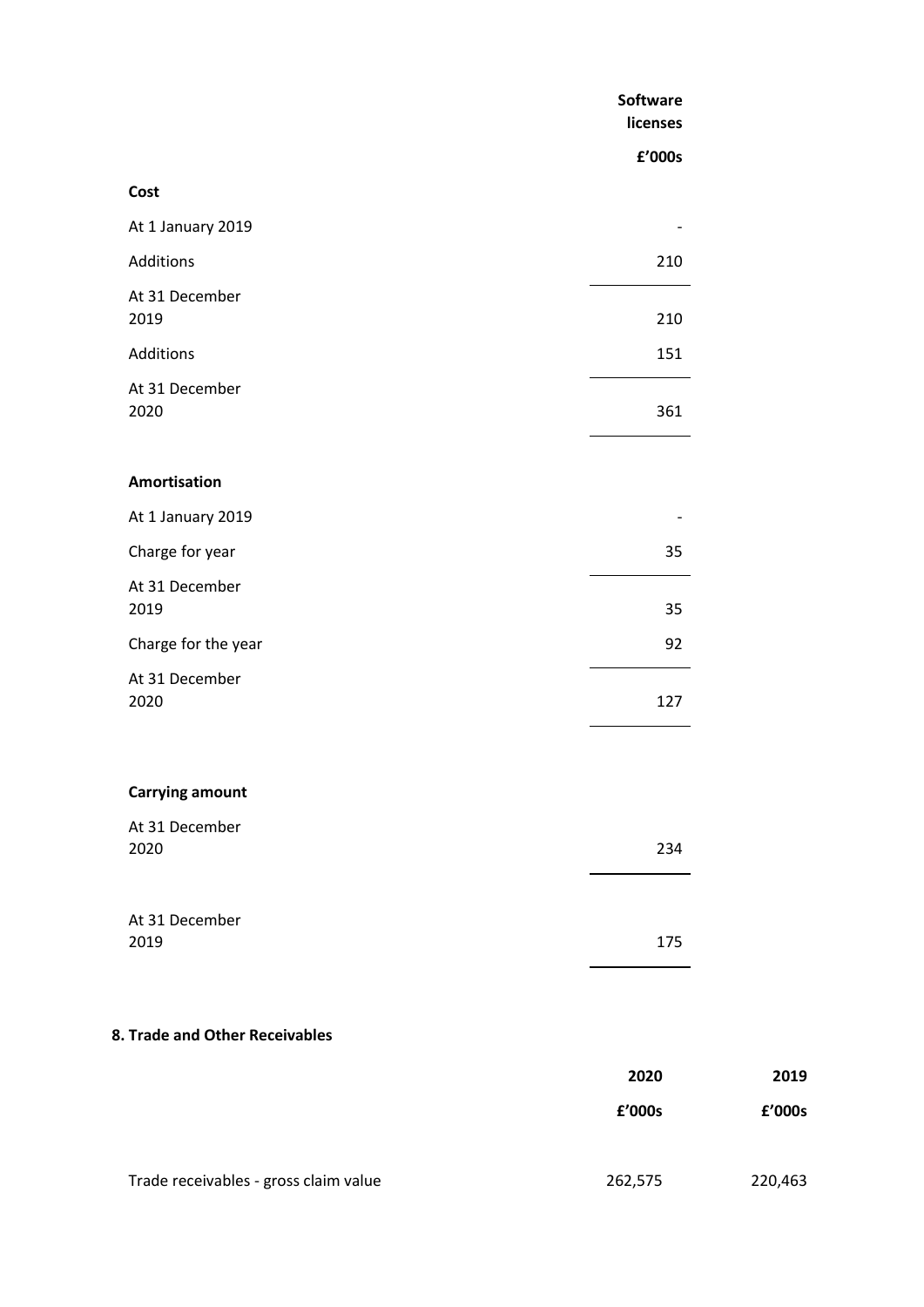| Settlement adjustment on initial recognition  | (121, 967) | (100,001) |
|-----------------------------------------------|------------|-----------|
| Provision for impairment of trade receivables | (21,016)   | (19, 478) |
|                                               |            |           |
| Net trade receivables                         | 119,592    | 100,984   |
| Accrued income                                | 27,100     | 24,416    |
| Prepayments                                   | 596        | 842       |
| Directors loan account                        |            | 415       |
| Other debtors                                 | 643        | 999       |
|                                               |            |           |
|                                               | 147,931    | 127,656   |

The Group's exposure to credit and market risks, including impairments and allowances for credit losses, relating to trade and other receivables is disclosed in the financial risk management and impairment of financial assets note.

Trade receivables stated above include amounts due at the end of the reporting period for which an allowance for doubtful debts has not been recognised as the amounts are still considered recoverable and there has been no significant change in credit quality. Average gross debtor days calculated on a count back basis were 428 at 31 December 2020 and 408 at 31 December 2019.

#### **Age of net trade receivables**

|                    | 2020    | 2019    |
|--------------------|---------|---------|
|                    | £'000s  | £'000s  |
|                    |         |         |
| Within 1 year      | 67,361  | 62,508  |
| 1 to 2 years       | 32,049  | 22,422  |
| 2 to 3 years       | 12,791  | 9,564   |
| 3 to 4 years       | 6,709   | 5,972   |
| Over 4 years       | 682     | 518     |
|                    |         |         |
|                    | 119,592 | 100,984 |
|                    |         |         |
| Average age (days) | 428     | 408     |

The provision for impairment of trade receivable is the difference between the carrying value and the present value of the expected proceeds. The Directors consider that the fair value of trade and other receivables is not materially different from the carrying value.

#### **Movement in provision for impairment of trade receivables**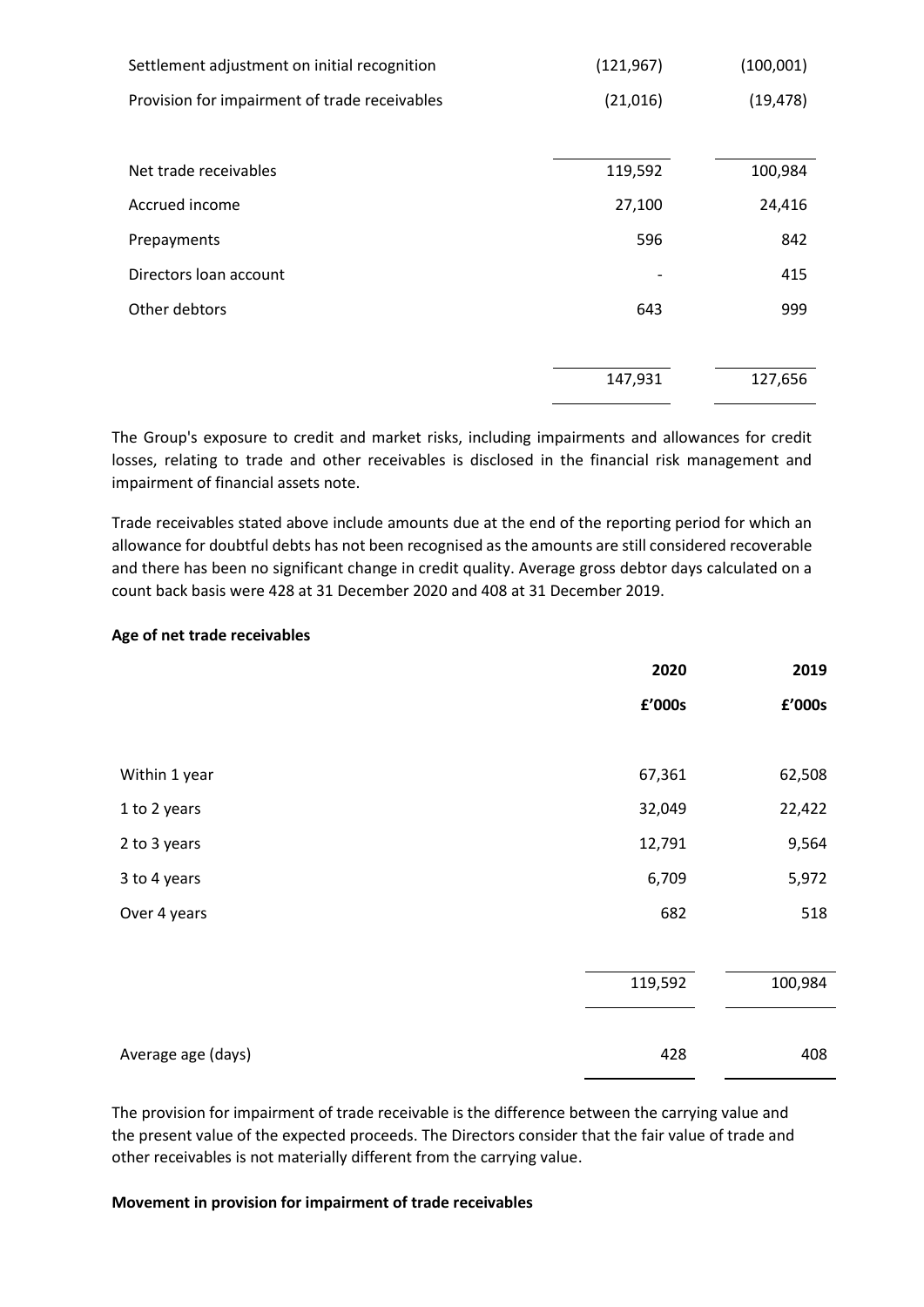|                                      | 2020     | 2019    |
|--------------------------------------|----------|---------|
|                                      | £'000s   | £'000s  |
|                                      |          |         |
| Opening balance                      | 19,478   | 17,669  |
| Increase in provision at gross value | 6,448    | 5,129   |
| Utilised in the year                 | (4, 910) | (3,320) |
|                                      |          |         |
|                                      | 21,016   | 19,478  |
|                                      |          |         |

#### **9. Borrowings**

|                                     |        | <b>Restated</b> |
|-------------------------------------|--------|-----------------|
|                                     | 2020   | 2019            |
|                                     | £'000s | £'000s          |
| Non-current loans and borrowings    |        |                 |
| Lease liabilities                   | 8,945  | 5,422           |
| Other borrowings                    | 3,681  |                 |
|                                     |        |                 |
|                                     | 12,626 | 5,422           |
| <b>Current loans and borrowings</b> |        |                 |
| Revolving credit facility           | 8,000  | 8,000           |
| Lease liabilities                   | 4,753  | 4,885           |
| Invoice discounting facility        | 16,341 | 17,784          |
| Other borrowings                    | 6,953  | 2,383           |
|                                     |        |                 |
|                                     | 36,047 | 33,052          |

Direct Accident Management Limited uses an invoice discounting facility which is secured on the trade receivables of that company, the balance outstanding being reported within other borrowings. Security held in relation to the facility includes a debenture over all assets of Direct Accident Management Limited dated 11 October 2016, extended to cover the assets of Anexo Group Plc and Edge Vehicles Rentals Group Limited from 20 June 2018 and 28 June 2018 respectively, as well as a cross corporate guarantee with Professional and Legal Services Limited dated 21 February 2018. At the end of December 2020, Direct Accident Management Limited has availability within the invoice discounting facility of £2.2 million (2019: £0.7 million).